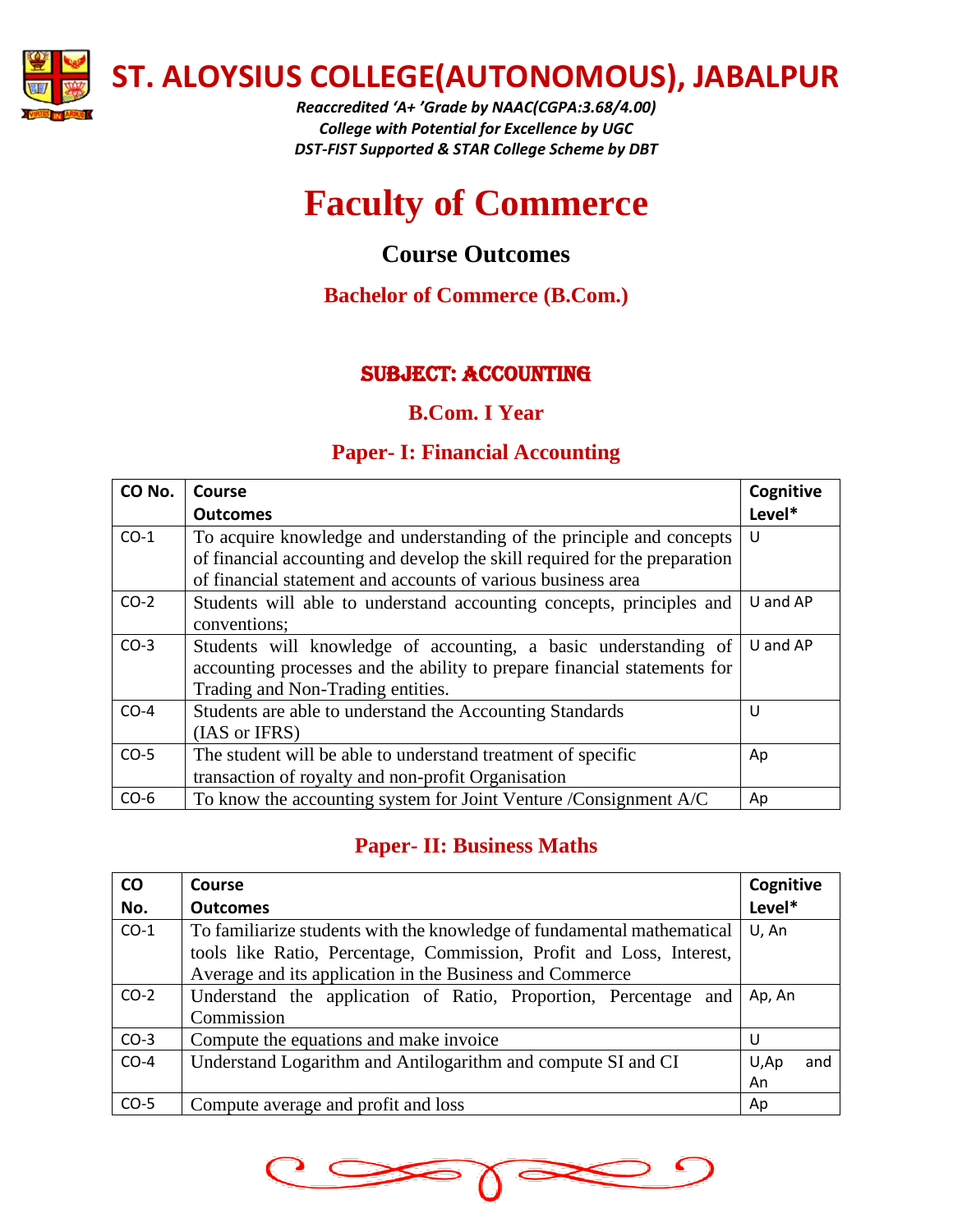

*Reaccredited 'A+ 'Grade by NAAC(CGPA:3.68/4.00) College with Potential for Excellence by UGC DST-FIST Supported & STAR College Scheme by DBT*

#### SUBJECT: accounting

#### **B.Com. II Year**

# **Paper- I: Corporate Accounting**

| CO No. | <b>Course Outcomes</b>                                                | Cognitive |
|--------|-----------------------------------------------------------------------|-----------|
|        |                                                                       | Level*    |
| $CO-1$ | Understand scope, nature and learn Accounting                         | R, U, Ap. |
|        | treatment of Issue and Forfeiture of shares, Redemption of Preference |           |
|        | shares, Debentures.                                                   |           |
| $CO-2$ | Understand scope, nature and learn Accounting                         | R, U, Ap. |
|        | treatment of Profit Prior to Incorporation, Final Account, and        |           |
|        | Managerial Remuneration.                                              |           |
| $CO-3$ | Understand scope, nature and learn Accounting                         | R, U, Ap. |
|        | treatment of Valuation of Goodwill, Shares and Final                  |           |
|        | Account of Electric company.                                          |           |
| $CO-4$ | Understand scope, nature and learn accounting treatment of Holding    | R, U, Ap. |
|        | company and Liquidation of                                            |           |
|        | companies.                                                            |           |
| $CO-5$ | Understand scope, nature and learn accounting treatment of            | R, U, Ap. |
|        | Amalgamation of companies and Internal Reconstruction of              |           |
|        | companies.                                                            |           |

### **Paper- II: Cost Accounting**

| CO No. | <b>Course Outcomes</b>                                                                                                                                                                                                             | Cognitive       |
|--------|------------------------------------------------------------------------------------------------------------------------------------------------------------------------------------------------------------------------------------|-----------------|
|        |                                                                                                                                                                                                                                    | Level*          |
| $CO-1$ | This course exposes students to a broad range of cost accounting<br>concepts and their terminology, identification and determination of cost<br>behaviour. Student will be able to define and apply allocation of<br>overhead also | U, Ap and<br>An |
| $CO-2$ | It will help to define and apply allocation of overheads                                                                                                                                                                           | Ap              |
| $CO-3$ | understand cost sheet and overhead costing                                                                                                                                                                                         | U               |
| $CO-4$ | Analyze the situation of industry and company with Marginal Costing<br>and BEP                                                                                                                                                     | An              |
| $CO-5$ | Learn contract and job costing                                                                                                                                                                                                     | U               |

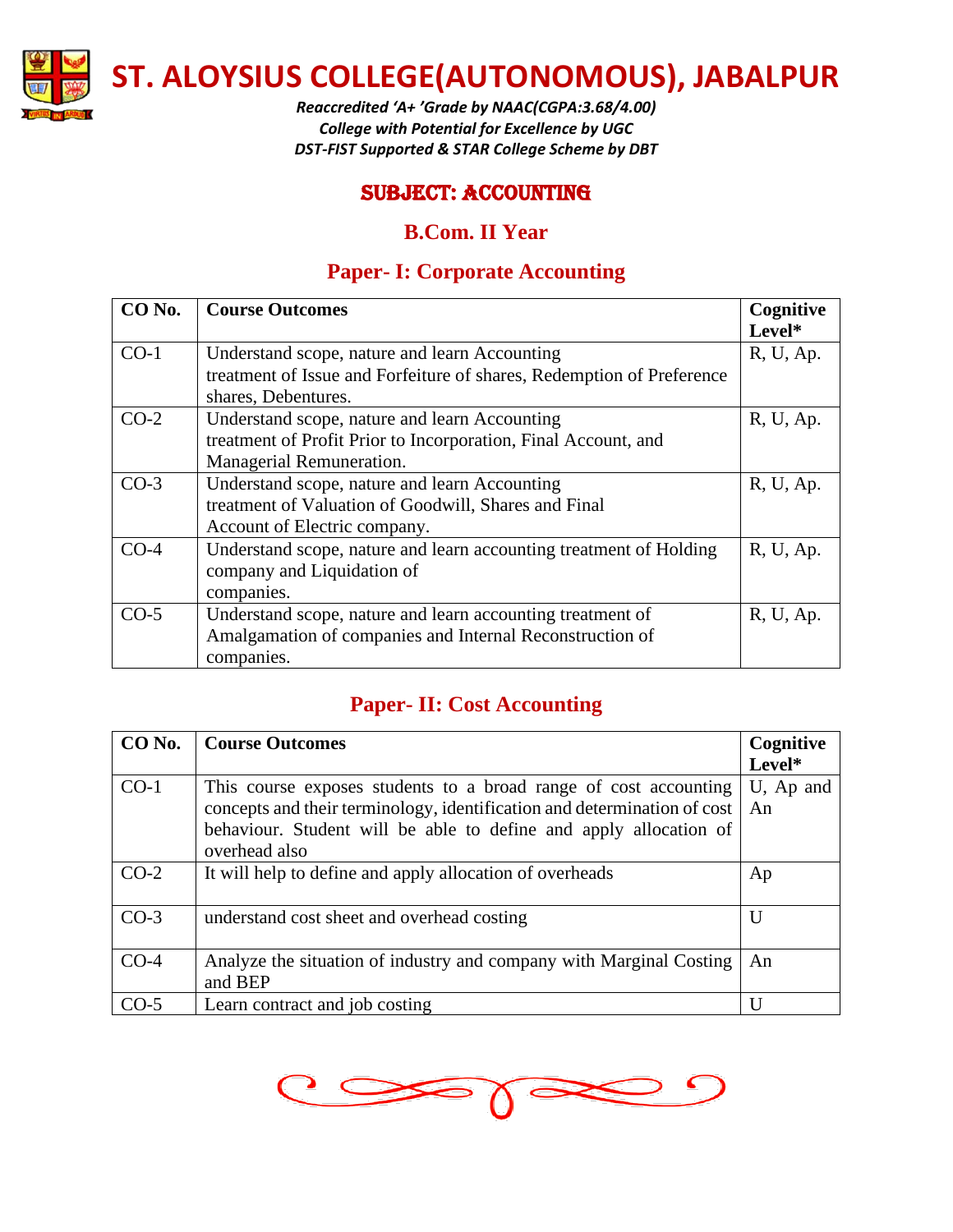

*Reaccredited 'A+ 'Grade by NAAC(CGPA:3.68/4.00) College with Potential for Excellence by UGC DST-FIST Supported & STAR College Scheme by DBT*

### SUBJECT: accounting

### **B.Com. III Year**

# **Paper- I: Income Tax law and Practice**

| CO <sub>No.</sub> | <b>Course</b>                                                              | Cognitive  |
|-------------------|----------------------------------------------------------------------------|------------|
|                   | <b>Outcomes</b>                                                            | Level*     |
| $CO-1$            | Learning objectives upon completing income tax law and practice            | U, An and  |
|                   | entails knowledge of the concepts, principles and provisions of taxation   | Ap         |
|                   | of individuals and small business. It will enable students to assess total |            |
|                   | income and compute tax liability                                           |            |
| $CO-2$            | Understand scope and nature of Income Tax Law and learn provision          | R, U, Ap.  |
|                   | of Residence and Tax Liability                                             |            |
| $CO-3$            | Understand scope, nature and learn provision of Income from Salary         | R, U, Ap.  |
|                   | and House property.                                                        |            |
| $CO-4$            | Understand scope, nature and learn provision of Income from Business       | R, U, Ap.  |
|                   | or Profession, Capital Gain and Other sources.                             |            |
| $CO-5$            | Understand scope, nature and learn provision of Taxable Income of          | R, U, Ap.  |
|                   | Individual and Tax liability.                                              |            |
| $CO - 6$          | Understand scope, nature and learn provision of Assessment, Advance        | R, U, Ap., |
|                   | Tax, TDS, Penalties                                                        | Е.         |

# **Paper- II: Goods and Service Tax**

| CO No. | <b>Course Outcomes</b>                                                    | Cognitive |
|--------|---------------------------------------------------------------------------|-----------|
|        |                                                                           | Level*    |
| $CO-1$ | Know about meaning, terms and general provision of GST.                   |           |
| $CO-2$ | Understand about taxable value of goods and supply and input tax $\mid$ U |           |
|        | credit                                                                    |           |
| $CO-3$ | Understand about composition scheme and job work.                         |           |
| $CO-4$ | Compute taxable value and tax liability of IGST and Customs duty          | U, Ap.    |

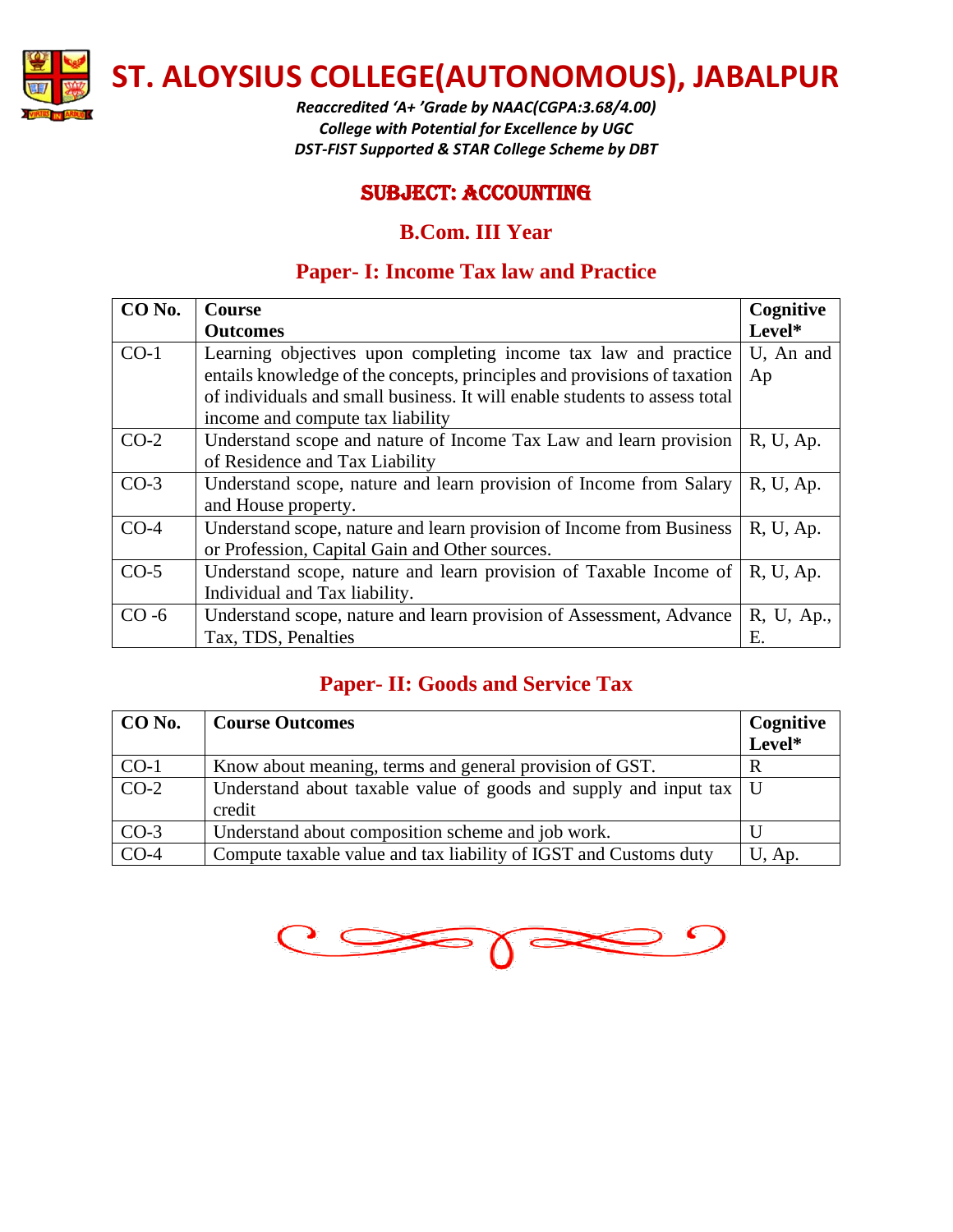

*Reaccredited 'A+ 'Grade by NAAC(CGPA:3.68/4.00) College with Potential for Excellence by UGC DST-FIST Supported & STAR College Scheme by DBT*

#### SUBJECT: management

#### **B.Com. I Year**

### **Paper- I: Business Law**

| CO     | Course                                                                    | Cognitive |
|--------|---------------------------------------------------------------------------|-----------|
| No.    | <b>Outcomes</b>                                                           | Level*    |
| $CO-1$ | On completion of the course, students will be able to understand elements | $U$ , Ap  |
|        | of contract, Importance of Business Ethics thereby acquiring an           |           |
|        | understanding of legal aspects of the law affecting businesses            |           |
| $CO-2$ | Explain the rules regarding Indian Contract Act                           | An        |
| $CO-3$ | Describe the Remedies available in case of breach of contract and         | E         |
|        | <b>Elucidate Special Contracts</b>                                        |           |
| $CO-4$ | Recognise the rules pertaining to Negotiable instrument act and $\vert$ R |           |
|        | formation of Limited Liability Partnership                                |           |
| $CO-5$ | Recall the main provisions of Consumer Protection Act                     | R         |

#### **Paper- II: Business Organisation and Communication**

|        | <b>CO No.</b> Course Outcomes                                      | Cognitive |
|--------|--------------------------------------------------------------------|-----------|
|        |                                                                    | Level*    |
| $CO-1$ | Define Business Organisation, components, stages of promotion and  | U         |
|        | its types.                                                         |           |
| $CO-2$ | Understand various forms of Business Organisation and various      | An        |
|        | factors pertaining to size, location, and layout.                  |           |
| $CO-3$ | Explain the concept, direction and importance of communication.    | R         |
| $CO-4$ | Discuss the various forms of communication and its barriers        | E         |
| $CO-5$ | Explain the various modern ways of communication and International | U         |
|        | Communication.                                                     |           |

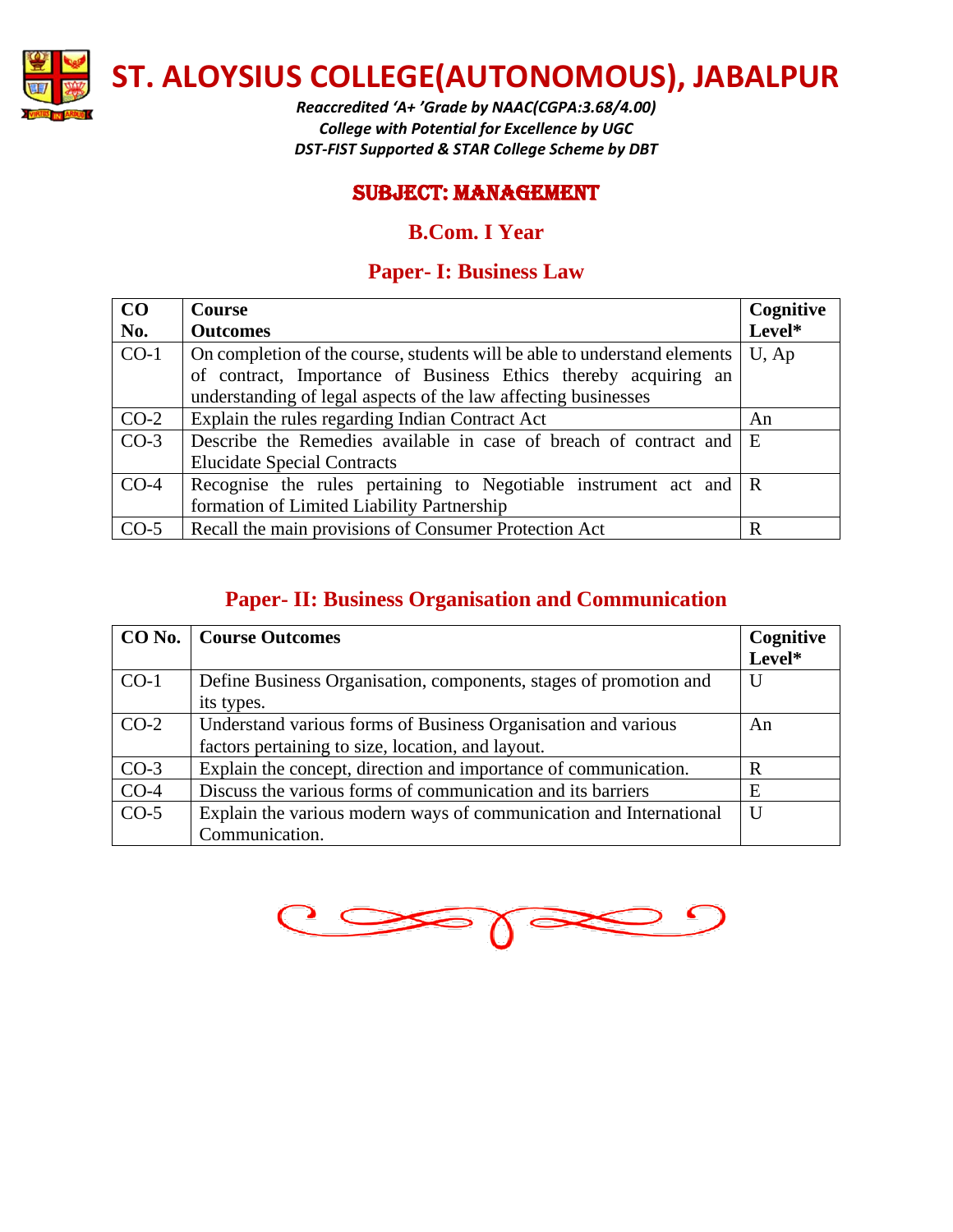

*Reaccredited 'A+ 'Grade by NAAC(CGPA:3.68/4.00) College with Potential for Excellence by UGC DST-FIST Supported & STAR College Scheme by DBT*

### SUBJECT: management

#### **B.Com. II Year**

# **Paper- I: Principle of Statistics**

| CO No. | <b>Course Outcomes</b>                                                 | Cognitive    |
|--------|------------------------------------------------------------------------|--------------|
|        |                                                                        | Level*       |
| $CO-1$ | To make the students understand the utility of statistics, familiarize | U, An, Ap,   |
|        | them with the application of basic statistical tools used to summarize | $E$ and $R$  |
|        | and analyse quantitative information for decision making. The student  |              |
|        | would develop competence to use averages, measures of variation,       |              |
|        | correlation and regression coefficients                                |              |
| $CO-2$ | CO No. Expected Course Outcomes Cognitive Level                        | U & R        |
| $CO-3$ | Understand Significance and Scope Statistics, Primary                  | U & E        |
|        | and Secondary Data, Methods of Sampling                                |              |
| $CO-4$ | Compute Mean, Median, Mode and Quartiles                               | Ap & An      |
| $CO-5$ | Computation of Dispersion, Skewness and Time series                    | Ap $\&$ ; An |
| $CO-6$ | <b>Computation of Index Number</b>                                     |              |

# **Paper- II: Principle of Management**

| CO No. | <b>Course Outcomes</b>                                         | Cognitive   |
|--------|----------------------------------------------------------------|-------------|
|        |                                                                | Level*      |
| $CO-1$ | Knowledge of principles of management and school of management | $U$ and $R$ |
|        | thoughts                                                       |             |
| $CO-2$ | Understand significance of planning, aiding decision making.   | U and Ap    |
| $CO-3$ | Understanding types of organization and                        | U, An and   |
|        | relevance of CSR and green management                          | Ap          |
| $CO-4$ | Use of management tools like coordination in rational decision | U and Ap    |
|        | making.                                                        |             |
| $CO-5$ | Understand need of controlling and significance of staffing in | U and Ap    |
|        | management                                                     |             |

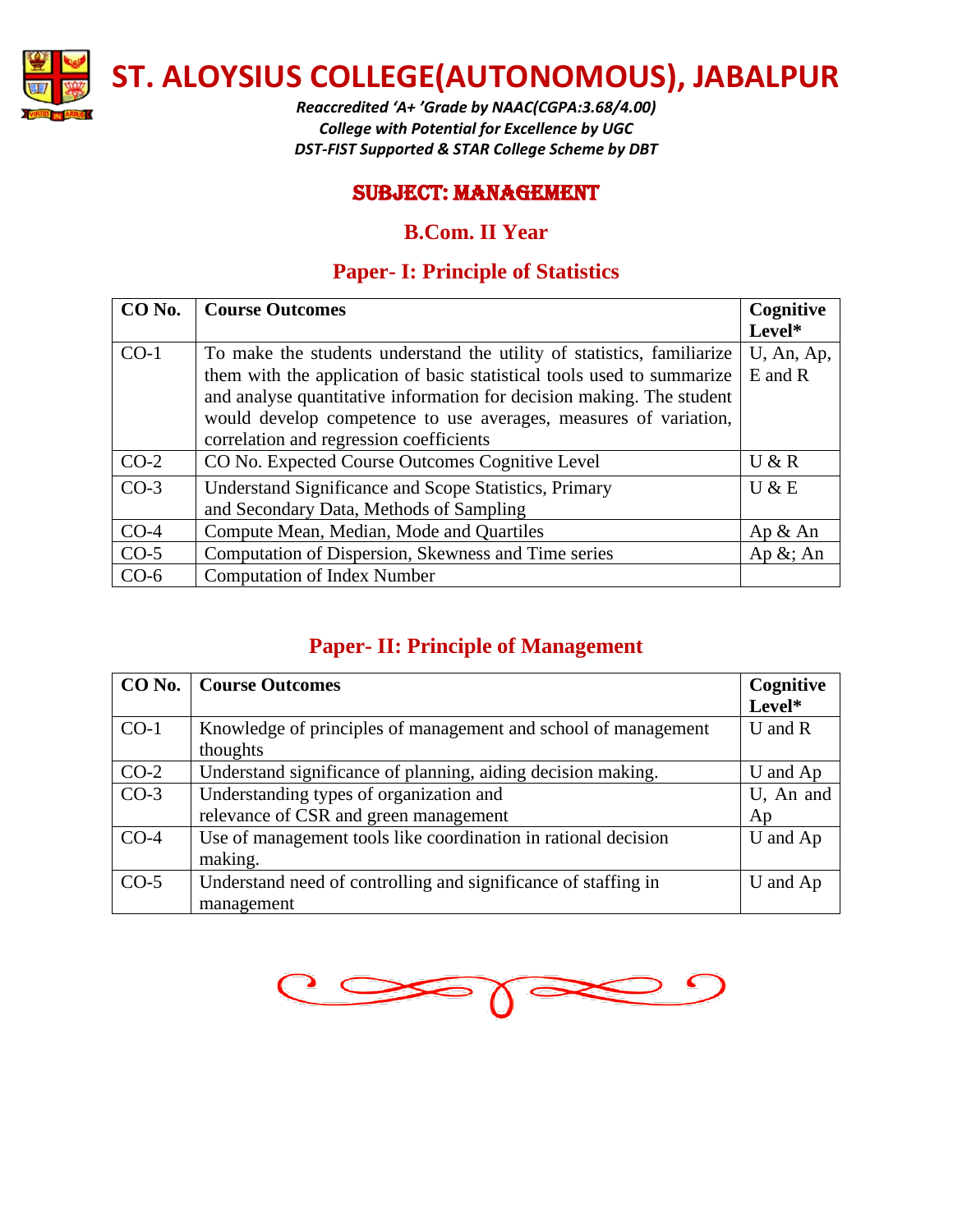

*Reaccredited 'A+ 'Grade by NAAC(CGPA:3.68/4.00) College with Potential for Excellence by UGC DST-FIST Supported & STAR College Scheme by DBT*

#### SUBJECT: management

### **B.Com. III Year**

# **Paper- I: Auditing**

| CO No. | Course                                                                | Cognitive |
|--------|-----------------------------------------------------------------------|-----------|
|        | <b>Outcomes</b>                                                       | Level*    |
| $CO-1$ | Introduction to audit, types and understanding audit working papers.  | U, R      |
| $CO-2$ | Understanding audit procedure of internal check and internal control. | U, An     |
| $CO-3$ | Learning about verification of assets and liabilities                 | U, An     |
| $CO-4$ | Understanding provisions of appointment of auditor and audit report.  | U, R      |
| $CO-5$ | Understanding investigation and knowing about special audit           | U.R       |

# **Paper- II: Management Accounting**

|        | <b>CO No.</b>   Course Outcomes                                  | Cognitive |
|--------|------------------------------------------------------------------|-----------|
|        |                                                                  | Level*    |
| $CO-1$ | Explain the application of management accounting and the various | U         |
|        | tools used; Make inter-firm and inter-period                     |           |
|        | comparison, of financial statements                              |           |
| $CO-2$ | Analyze the financial statement using various ratios,            | U & An    |
|        | Prepare Fund Flow Statement and Cash Flow Statement,             |           |
| $CO-3$ | Calculation of Variances & amp; Interpretations of Inter Process | U & An    |
|        | Transfers                                                        |           |
| $CO-4$ | Decision Making Procedure under Marginal Costing                 | U & An    |
| $CO-5$ | Prepare different budgets for the business                       | U & An    |

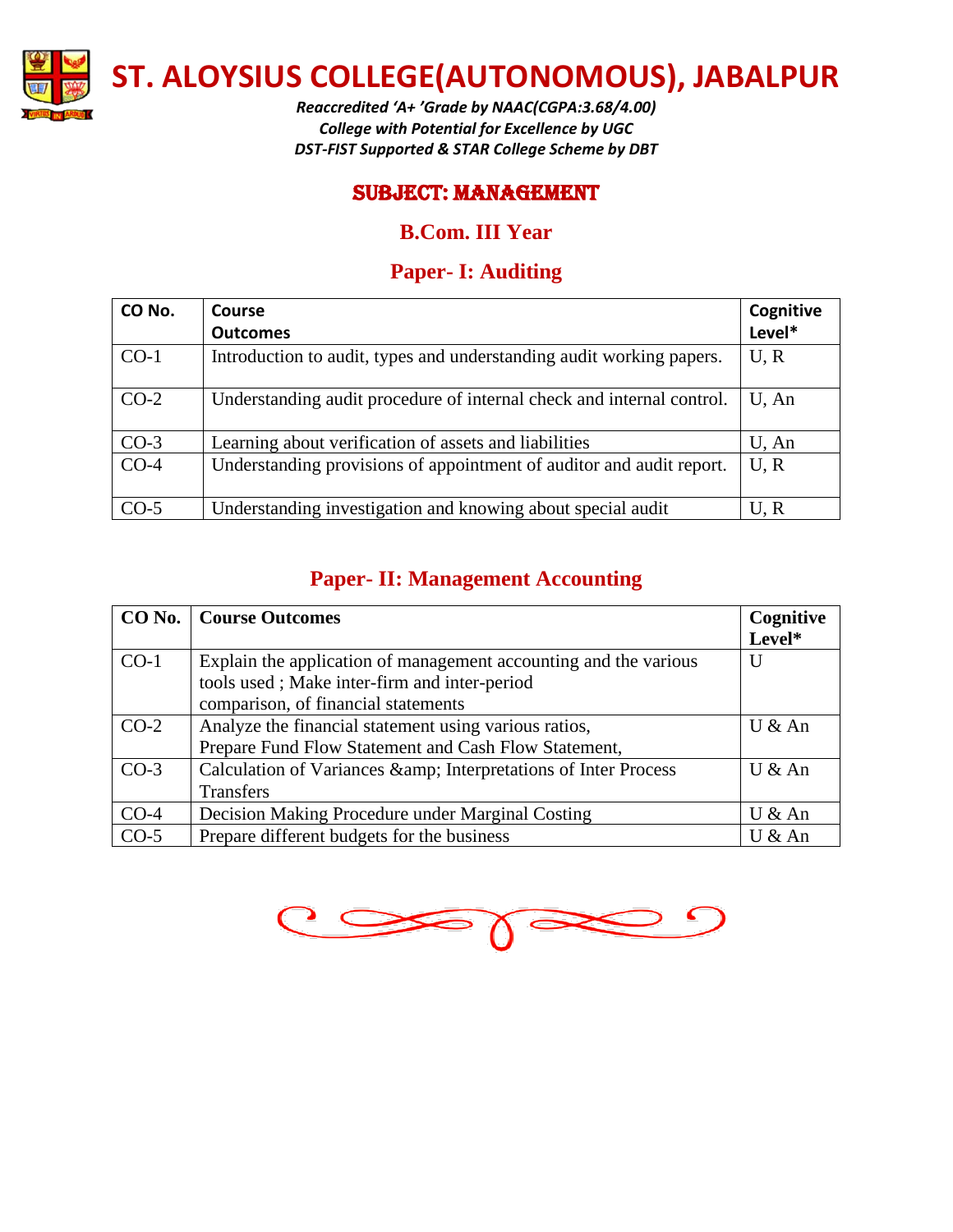

*Reaccredited 'A+ 'Grade by NAAC(CGPA:3.68/4.00) College with Potential for Excellence by UGC DST-FIST Supported & STAR College Scheme by DBT*

#### SUBJECT: Applied Economics

### **B.Com. I Year**

### **Paper- I: Micro Economics**

| CO     | Course                                                                     | Cognitive    |
|--------|----------------------------------------------------------------------------|--------------|
| No.    | <b>Outcomes</b>                                                            | Level*       |
| $CO-1$ | The course explains the way in which various decision making units in      | - U          |
|        | the economy (individuals and firms) make their consumption and             |              |
|        | production decisions. It will familiarise the learners with laws of demand |              |
|        | and supply various types of markets                                        |              |
| $CO-2$ | Understand to the fundamental conceptual foundations                       | $\mathbf{I}$ |
|        | and methodology of Micro Economics.                                        |              |
| $CO-3$ | Understand the demand, elasticity of demand and analyze the behavior       | U. An        |
|        | of consumers in terms of the demand for products.                          |              |
| $CO-4$ | Learn production function and apply in analysis of firm.                   | $U$ , Ap     |
|        | Understand the concepts of cost, nature of production and its relationship |              |
|        | to Business operations                                                     |              |
| $CO-5$ | Understand the market structure and analyze operations                     | U, An        |
|        | of markets under varying competitive conditions.                           |              |

# **Paper- II: Macro Economics**

| CO     | <b>Course</b>                                                       | Cognitive |
|--------|---------------------------------------------------------------------|-----------|
| No.    | <b>Outcomes</b>                                                     | Level*    |
| $CO-1$ | Explain the concepts of Macroeconomics and its interrelation with   | U         |
|        | Microeconomics.                                                     |           |
| $CO-2$ | Students are expected to learn the relationship and ideas in        | U and An  |
|        | measurement of National Income.                                     |           |
| $CO-3$ | Associate the current economic phenomenon with existing theory and  | U and Ap  |
|        | put their views on contemporary economic issues.                    |           |
| $CO-4$ | Apply the principle of Macroeconomics in explaining the monetary    | U         |
|        | theories at national as well as global level.                       |           |
| $CO-5$ | To impart knowledge regarding the formulation and implementation of | U         |
|        | industrial policies.                                                |           |

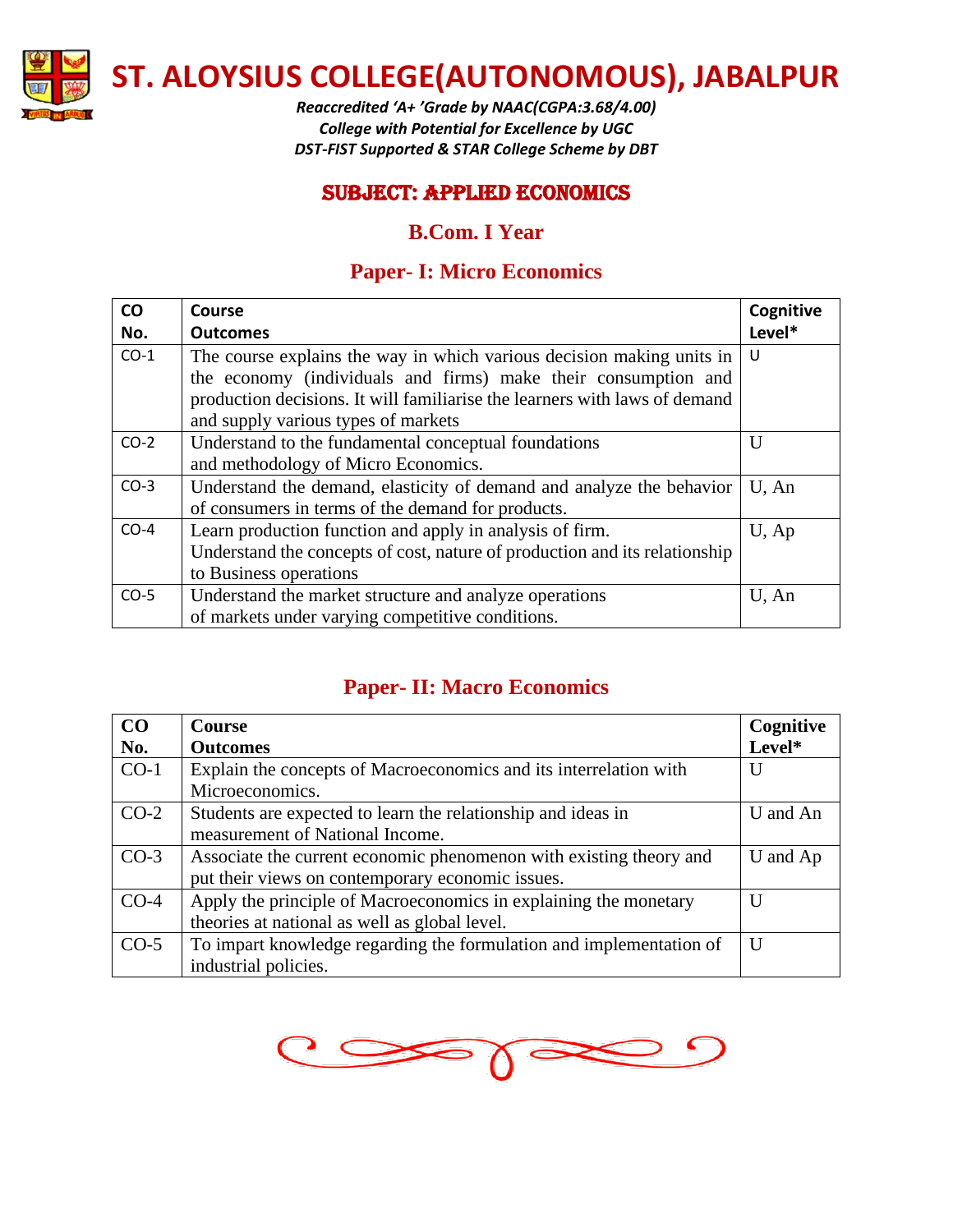

*Reaccredited 'A+ 'Grade by NAAC(CGPA:3.68/4.00) College with Potential for Excellence by UGC DST-FIST Supported & STAR College Scheme by DBT*

#### SUBJECT: Applied Economics

### **B.Com. II Year**

# **Paper- I: Indian Companies Act**

| CO No. | <b>Course Outcomes</b>                                                       | Cognitive    |
|--------|------------------------------------------------------------------------------|--------------|
|        |                                                                              | Level*       |
| $CO-1$ | Recall the concepts of company and classify its types of Companies.          | U            |
| $CO-2$ | Remember the procedure of incorporation of company.                          | IJ           |
| $CO-3$ | Explain the important statutory documents of a Company.                      | U            |
| $CO-4$ | Discuss the legal provisions relating to alter the contents of the statutory | An           |
|        | documents of a company.                                                      |              |
| $CO-5$ | Elucidate the administration setup of a company.                             |              |
| $CO-6$ | Discuss various meetings of the company.                                     | $\mathbf{U}$ |
| $CO-7$ | Explain different types of winding up of a company and legal                 | U            |
|        | provisions relating to winding up of a company.                              |              |

# **Paper- II: Banking and Insurance**

| CO No. | <b>Course Outcomes</b>                                              | Cognitive |
|--------|---------------------------------------------------------------------|-----------|
|        |                                                                     | Level*    |
| $CO-1$ | On completion of the course, student will be able to demonstrate an | U, R. E,  |
|        | awareness of law and practice in a banking context and evaluate the | Ap and An |
|        | functions and powers of Reserve Bank of India and its role in       |           |
|        | controlling bank.                                                   |           |
| $CO-1$ | Remember the concepts of commercial banks, Indian banking and       | R.E       |
|        | evaluate the functions of credit control by RBI.                    |           |
| $CO-2$ | Understand the Deposit Mobilization, Investment Management and to   | U, An     |
|        | analyze risks and financial problems,                               |           |
| $CO-3$ | Understand the recent trends in e banking and Indian Financial      | U         |
|        | network.                                                            |           |
| $CO-4$ | Understand the importance, principals, provisions of life insurance | U, Ap     |
|        | policies, general insurance policies and apply them                 |           |

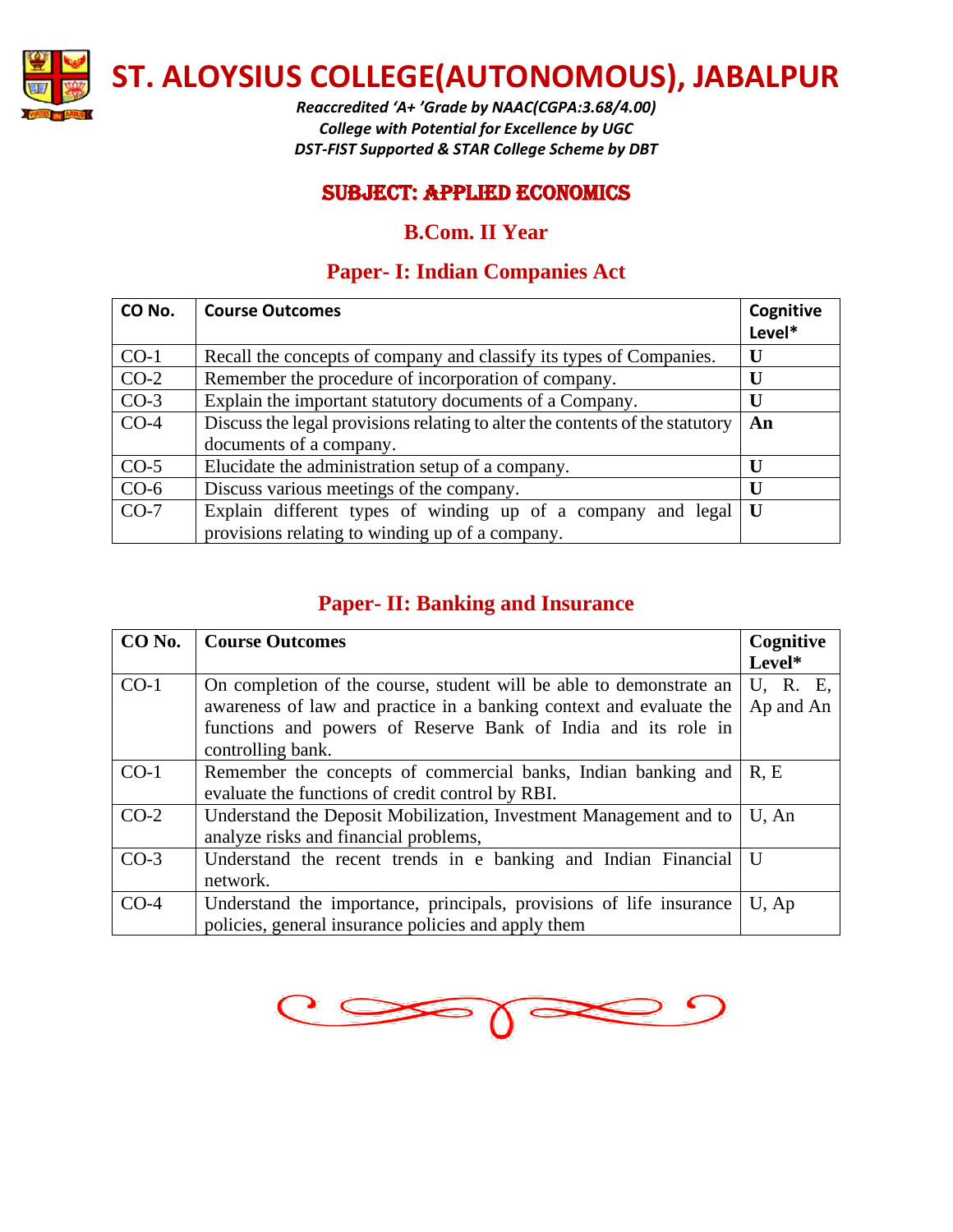

*Reaccredited 'A+ 'Grade by NAAC(CGPA:3.68/4.00) College with Potential for Excellence by UGC DST-FIST Supported & STAR College Scheme by DBT*

# SUBJECT: Applied Economics

# **B.Com. III Year**

### **Paper- I: Public Finance**

| CO No. | Course                                                                                                                 | Cognitive |
|--------|------------------------------------------------------------------------------------------------------------------------|-----------|
|        | <b>Outcomes</b>                                                                                                        | Level*    |
| $CO-1$ | Understand scope and nature of public finance and learn principle of                                                   | U, An.    |
|        | maximum social advantage/                                                                                              |           |
| $CO-2$ | Learn about the sources of public revenues and understand impact of                                                    | U, An     |
|        | incidence of taxation production function and apply in analysis of firm                                                |           |
| $CO-3$ | Learn about principles and effect of public expenditure and understand $\parallel \mathbf{R}, \mathbf{U}, \mathbf{An}$ |           |
|        | budget and allied components                                                                                           |           |
| $CO-4$ | Know the Role of financial institutions, recent Central and state                                                      | U, E      |
|        | budgets                                                                                                                |           |

# **Paper- II: Financial Management**

| CO No. | <b>Course</b>                                                                                                  | Cognitive |
|--------|----------------------------------------------------------------------------------------------------------------|-----------|
|        | <b>Outcomes</b>                                                                                                | Level*    |
| $CO-1$ | Explain the importance of Financial Management & describe the $\mathbf{U} \& \mathbf{R}$<br>sources of finance |           |
| $CO-2$ | Explain the factors determining capital structure                                                              | U & E     |
| $CO-3$ | Evaluate investment alternatives by using various evaluation methods                                           | U         |
| $CO-4$ | Computation of Cost of Capital                                                                                 | U & An    |
| $CO-5$ | <b>Calculation of Working Capital Requirement</b>                                                              | U & An    |

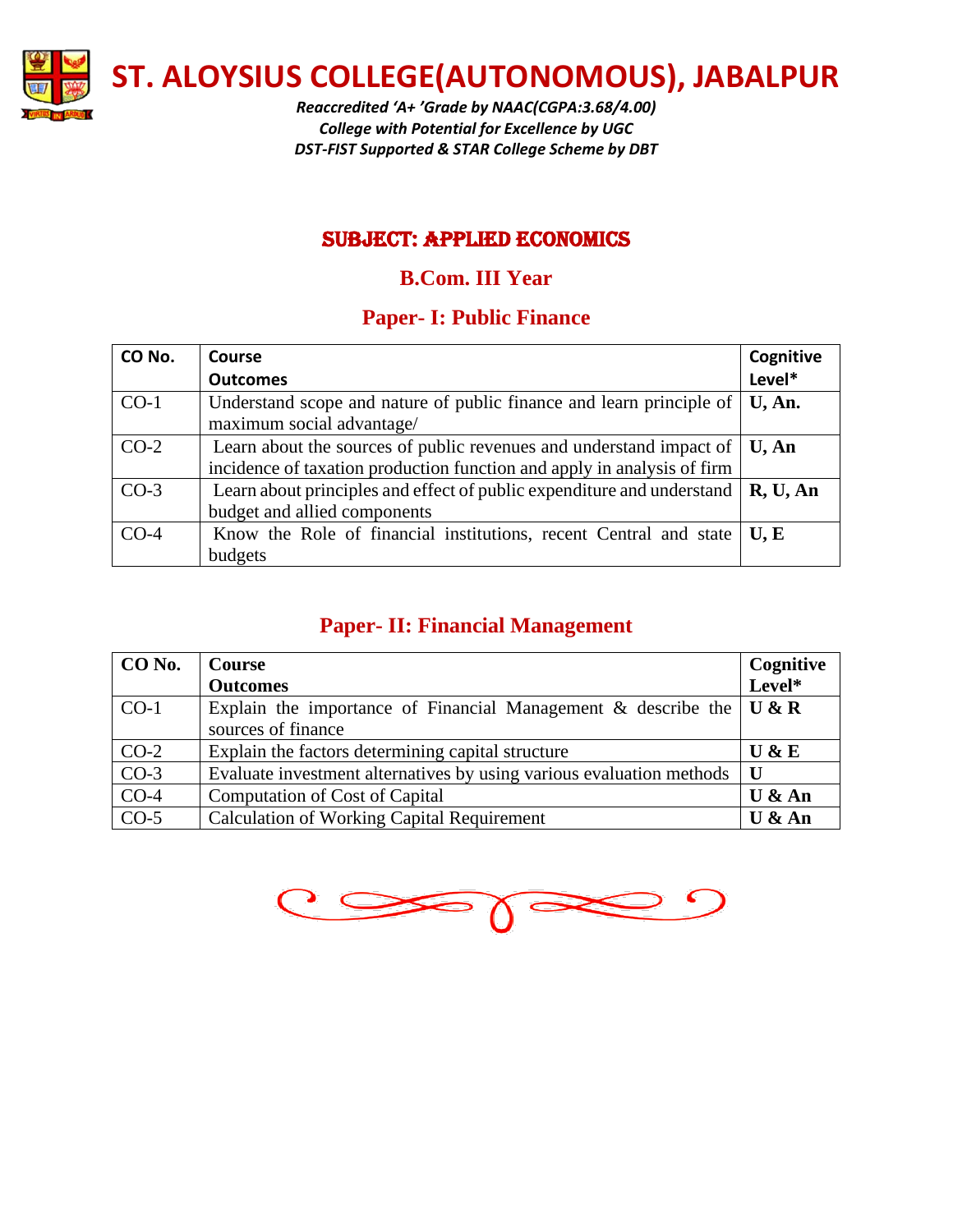

*Reaccredited 'A+ 'Grade by NAAC(CGPA:3.68/4.00) College with Potential for Excellence by UGC DST-FIST Supported & STAR College Scheme by DBT*

### SUBJECT: Tax Procedure and practices

### **B.Com. I Year**

# **Paper- I: Indian Tax System and Income Tax**

| CO No. | <b>Course</b>                                                            | Cognitive  |
|--------|--------------------------------------------------------------------------|------------|
|        | <b>Outcomes</b>                                                          | Level*     |
| $CO-1$ | To provide the basic knowledge of sources of public revenue and to       | U, An $\&$ |
|        | acquaint the students with the system of taxation in India               | Ap         |
| $CO-2$ | Understand the concept of tax and its types.                             | U          |
| $CO-3$ | Understand the basis of implementation of tax in India.                  | U          |
| $CO-4$ | Ascertain the taxable income of a salaried person                        | Ap         |
| $CO-5$ | Understand the concept of house property income $\&$ business/profession | $\bf{U}$   |
|        | with tax incidence.                                                      |            |
| $CO-6$ | Analyse the exemptions from capital gains $\&$ types of other sources    | An         |
|        | income.                                                                  |            |

# **Paper- II: Goods and Service Tax**

| CO No.   Course |                                                                    | Cognitive    |
|-----------------|--------------------------------------------------------------------|--------------|
|                 | <b>Outcomes</b>                                                    | Level*       |
| $CO-1$          | Understand various provisions of GST law. The learner will be able | $U$ , Ap     |
|                 | compute GST for Traders and Suppliers.                             |              |
| $CO-2$          | Understand the concepts and provisions of Goods and Services Tax   | $\mathbf{U}$ |
| $CO-3$          | Understand the concept and of Supply                               | $\mathbf{U}$ |
| $CO-4$          | Examine the Tax Liability of Manufacturers, Traders and            | U            |
|                 | Service Providers.                                                 |              |
| $CO-5$          | Compute the tax liability of Composition dealers.                  | R            |

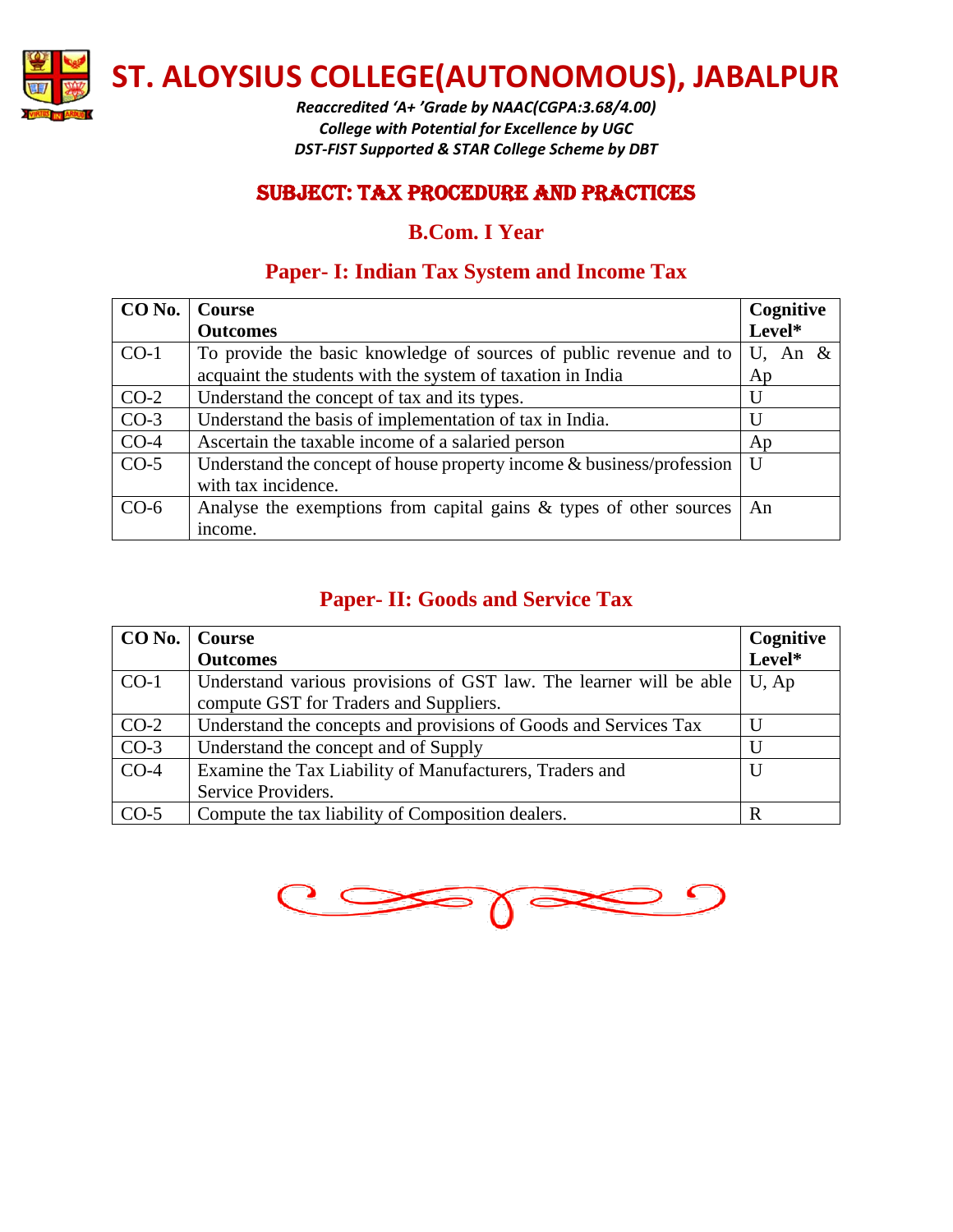

*Reaccredited 'A+ 'Grade by NAAC(CGPA:3.68/4.00) College with Potential for Excellence by UGC DST-FIST Supported & STAR College Scheme by DBT*

### SUBJECT: Tax Procedure and practices

### **B.Com. II Year**

# **Paper- I: Income Tax Law and Practice**

| CO No. | <b>Course</b>                                                           | Cognitive    |
|--------|-------------------------------------------------------------------------|--------------|
|        | <b>Outcomes</b>                                                         | Level*       |
| $CO-1$ | The course will provide practical knowledge of income tax and will      | U, Ap and    |
|        | enable application of various provisions of income tax act for tax      | R            |
|        | calculation. Upon the successful completion of this course, students    |              |
|        | will be equipped with the concepts of income tax laws in India and will |              |
|        | be able to file Income Tax Returns.                                     |              |
| $CO-1$ | Will understand the provisions of setting-off & carry forward of losses | U            |
|        | while calculating GTI.                                                  |              |
| $CO-2$ | Helps to minimize taxable income and tax liability by various           | $\mathbf{U}$ |
|        | deductions.                                                             |              |
| $CO-3$ | Will be helpful to fill $\&$ file the various ITR forms                 | An           |
| $CO-4$ | Analyze the imposition of income tax on HUF $\&$ a Partnership firm     | An           |
| $CO-5$ | Will be able to understand the income tax provisions to calculate tax   | An           |
|        | liability on a Company & Co-operative Society                           |              |

# **Paper- II: Goods and Service Tax**

| CO No. | <b>Course</b>                                                                                               | Cognitive           |
|--------|-------------------------------------------------------------------------------------------------------------|---------------------|
|        | <b>Outcomes</b>                                                                                             | Level*              |
| $CO-1$ | Understand various provisions of GST law. The learner will be able<br>compute GST for Traders and Suppliers | U, An, Ap,<br>and E |
| $CO-1$ | Recall GST concepts and prepare Tax Invoice                                                                 | $U$ , Ap            |
| $CO-2$ | Understand the provisions of payment of tax and compute the net<br>liability                                | $U$ , An            |
| $CO-3$ | Perceive knowledge on the pattern of Returns filed under GST.                                               | $\mathbf U$         |
| $CO-4$ | Understand the principles of IGST and examine the tax liability under<br>IGST.                              | E                   |
| $CO-5$ | Develop taxation skills and be employable in business organizations.                                        | Ap                  |

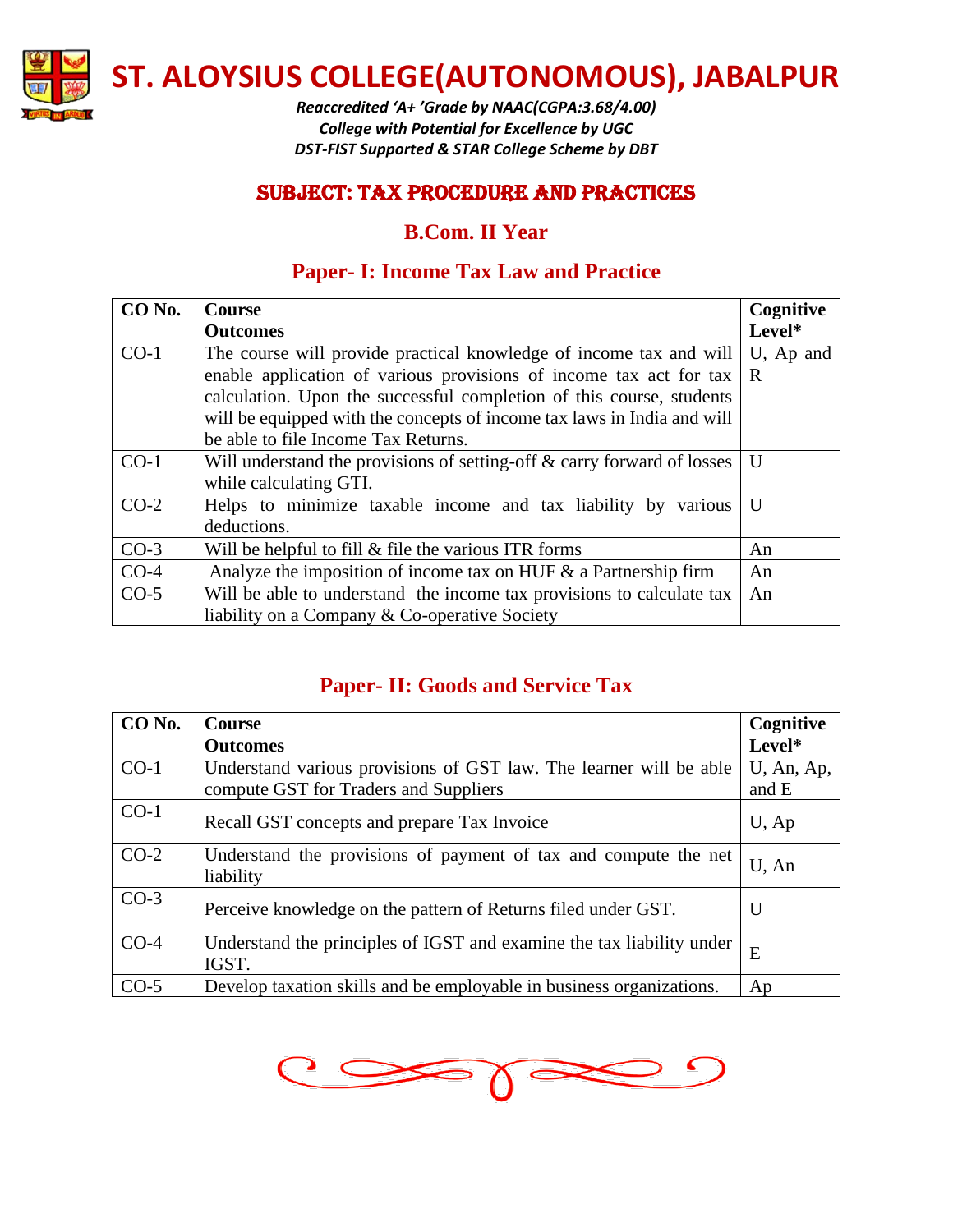

*Reaccredited 'A+ 'Grade by NAAC(CGPA:3.68/4.00) College with Potential for Excellence by UGC DST-FIST Supported & STAR College Scheme by DBT*

### SUBJECT: Tax Procedure and practices

### **B.Com. III Year**

# **Paper- I: Central, Provincial and Local Tax**

| CO No. | <b>Course</b>                                                           | Cognitive    |
|--------|-------------------------------------------------------------------------|--------------|
|        | <b>Outcomes</b>                                                         | Level*       |
| $CO-1$ | The course will provide practical knowledge of income tax and will      | U, Ap and    |
|        | enable application of various provisions of income tax act for tax      | R            |
|        | calculation. Upon the successful completion of this course, students    |              |
|        | will be equipped with the concepts of income tax laws in India and will |              |
|        | be able to file Income Tax Returns.                                     |              |
| $CO-1$ | Will understand the provisions of setting-off & carry forward of losses | U            |
|        | while calculating GTI.                                                  |              |
| $CO-2$ | Helps to minimize taxable income and tax liability by various           | $\mathbf{U}$ |
|        | deductions.                                                             |              |
| $CO-3$ | Will be helpful to fill $\&$ file the various ITR forms                 | An           |
| $CO-4$ | Analyze the imposition of income tax on HUF $\&$ a Partnership firm     | An           |
| $CO-5$ | Will be able to understand the income tax provisions to calculate tax   | An           |
|        | liability on a Company & Co-operative Society                           |              |

# **Paper- II: Tax Planning**

| CO No. Course<br>Outcomes | Cognitive<br>Level* |
|---------------------------|---------------------|
|                           |                     |
|                           |                     |
|                           |                     |
|                           |                     |
|                           |                     |
|                           |                     |

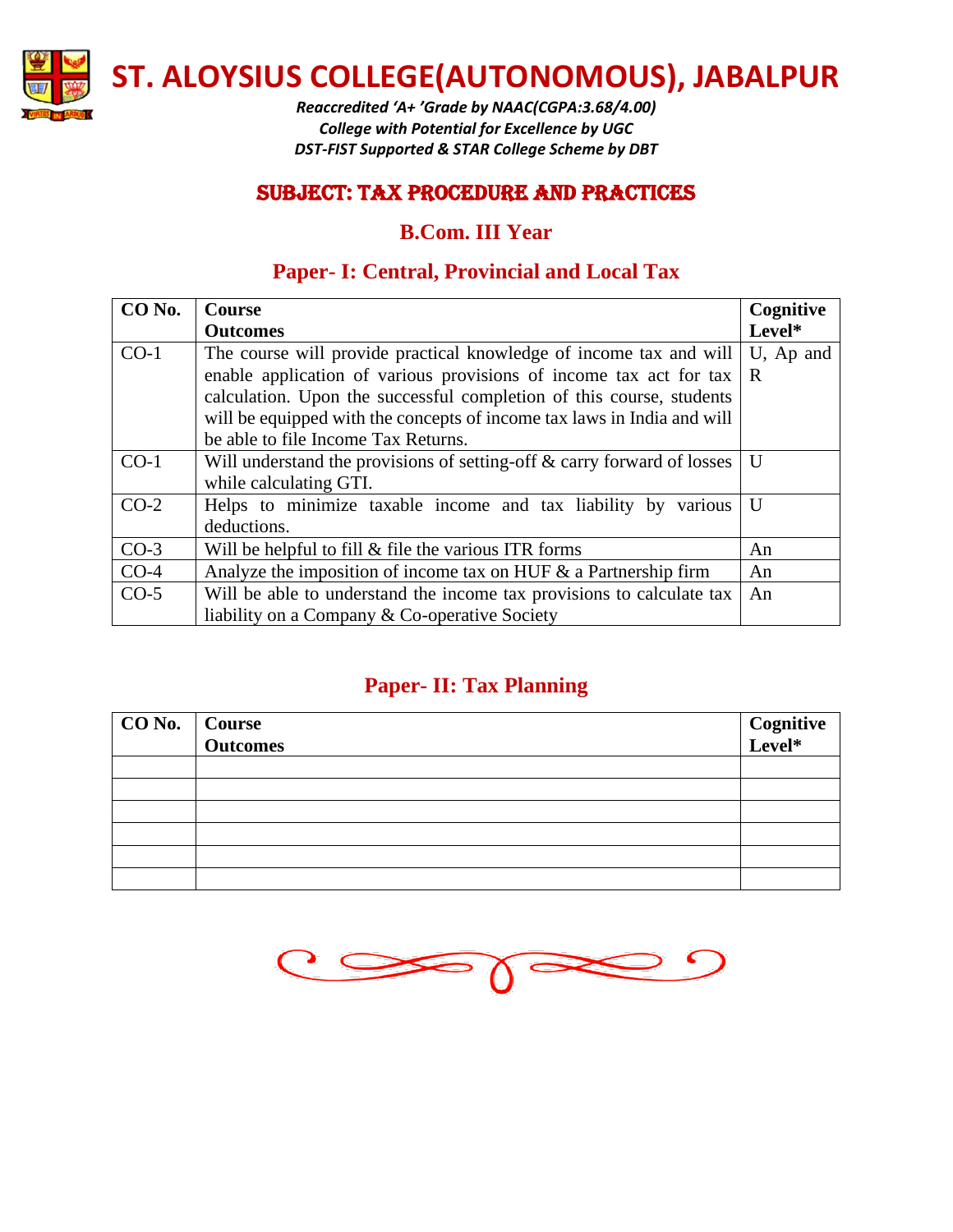

*Reaccredited 'A+ 'Grade by NAAC(CGPA:3.68/4.00) College with Potential for Excellence by UGC DST-FIST Supported & STAR College Scheme by DBT*

### SUBJECT: Computer Application

# **B.Com. I Year**

# **Paper- I: Computer Fundamentals and C Programming**

| CO No. | <b>Course</b>                                                            | Cognitive   |
|--------|--------------------------------------------------------------------------|-------------|
|        | <b>Outcomes</b>                                                          | Level*      |
| $CO-1$ | Students get familiar with basics of computers and its working,          | U, R        |
|        | students also able to distinguished between hardware and software        |             |
| $CO-2$ | Students get the knowledge of various data representation of computer    | U.R         |
|        | system like binary, decimal and hexadecimal                              |             |
| $CO-3$ | Students able to make the flowchart and algorithm for the real world   U |             |
|        | problems                                                                 |             |
| $CO-4$ | On completion of the course, students will be able to understand how     | $U$ , An, C |
|        | to create programs, develop algorithms for mathematical problems         |             |

# **Paper- II: Office Automation and Desktop publishing**

| CO No. | <b>Course</b>                                                                            | Cognitive |
|--------|------------------------------------------------------------------------------------------|-----------|
|        | <b>Outcomes</b>                                                                          | Level*    |
| $CO-1$ | Students able to prepare office documents and use application software                   | U, R      |
|        | to solve business problems                                                               |           |
| $CO-2$ | Students able to develop tabulation sheets using Ms-Excel and able to                    | U, R, An  |
|        | calculate and solve statistical and mathematical problems.                               |           |
| $CO-3$ | Students can able to create and manage databases using MS-Access.                        | U.R       |
|        | Students can easily run the queries.                                                     |           |
| $CO-4$ | Students get familiar with designing and presentation skill. Able to $\mid U, R \rangle$ |           |
|        | create presentation using animation.                                                     |           |

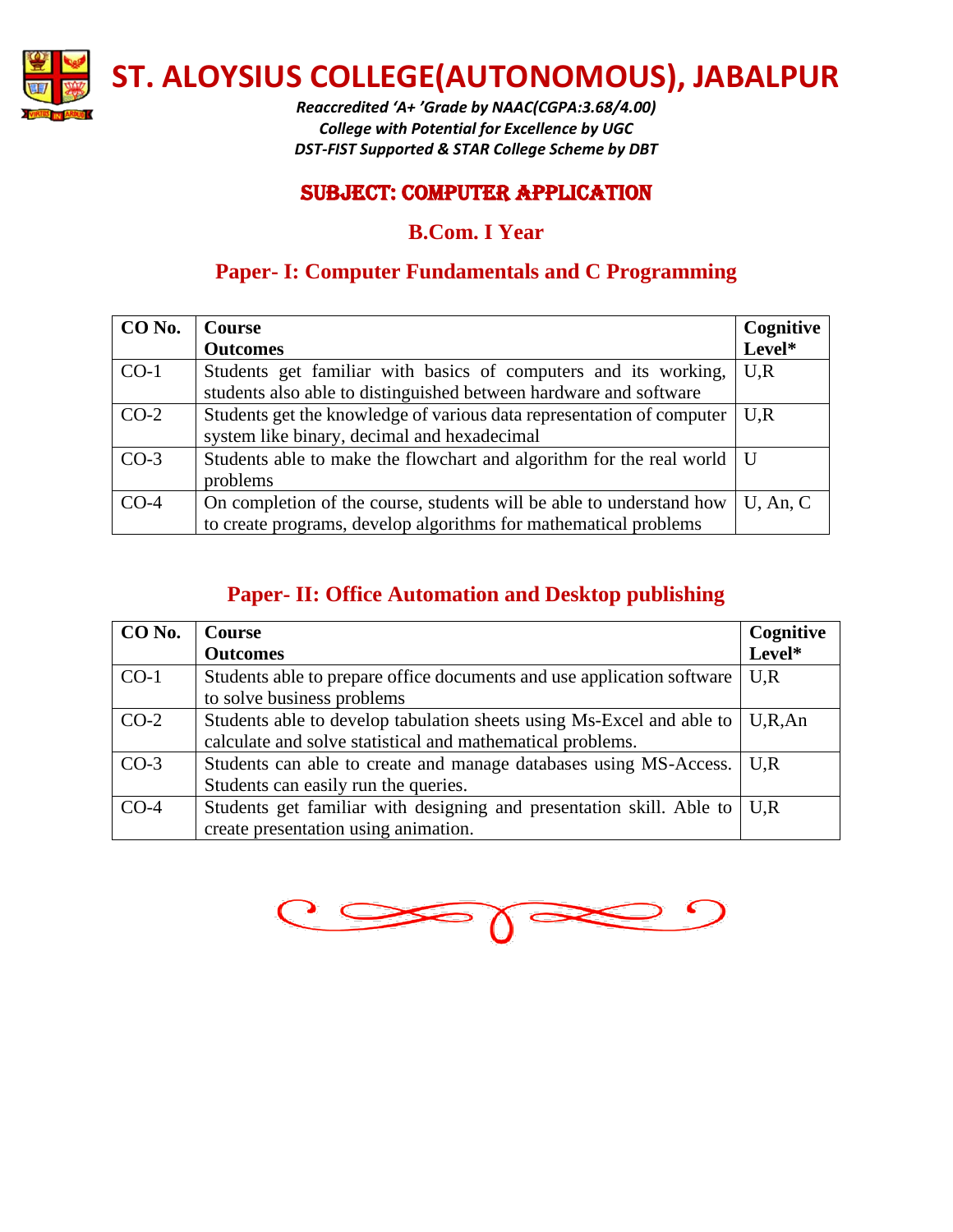

*Reaccredited 'A+ 'Grade by NAAC(CGPA:3.68/4.00) College with Potential for Excellence by UGC DST-FIST Supported & STAR College Scheme by DBT*

### SUBJECT: Computer Application

### **B.Com. II Year**

# **Paper- I: Object Oriented Programming & Operating system Concepts**

| CO No. | <b>Course</b>                                                          | Cognitive   |
|--------|------------------------------------------------------------------------|-------------|
|        | <b>Outcomes</b>                                                        | Level*      |
| $CO-1$ | Students get familiar with the concept of object oriented programming  | U, R        |
|        | and able to design the algorithm based on OOPs concept                 |             |
| $CO-2$ | Able to create class, functions and execute the programs using objects | U, R, C     |
|        |                                                                        |             |
| $CO-3$ | Able to get familiar with concepts of CPU scheduling and its   U       |             |
|        | processing. Able to understand the concept of virtual memory,          |             |
|        | memory segmentation and fragmentation                                  |             |
| $CO-4$ | Able to get the concepts of dynamic memory allocation, thrashing and   | $U$ , An, C |
|        | physical structure of disk.                                            |             |

#### **Paper- II: Relational Database Management System and Computer Networks**

| CO No. | <b>Course</b>                                                                              | Cognitive   |
|--------|--------------------------------------------------------------------------------------------|-------------|
|        | <b>Outcomes</b>                                                                            | Level*      |
| $CO-1$ | Students get familiar with the concepts of database creation and its                       | U, R        |
|        | management.                                                                                |             |
| $CO-2$ | Students can get the knowledge of tables, views and indexes in the form $\vert U, R \vert$ |             |
|        | of queries and able to implement data definition language, data                            |             |
|        | manipulation language, and data control language.                                          |             |
| $CO-3$ | Students can able to get the concept of computer networks, types of   U                    |             |
|        | networks and data communication concepts.                                                  |             |
| $CO-4$ | Students get the concepts of communication models. OSI and TCP/IP                          | $U$ , An, C |
|        | models comparison and concepts                                                             |             |

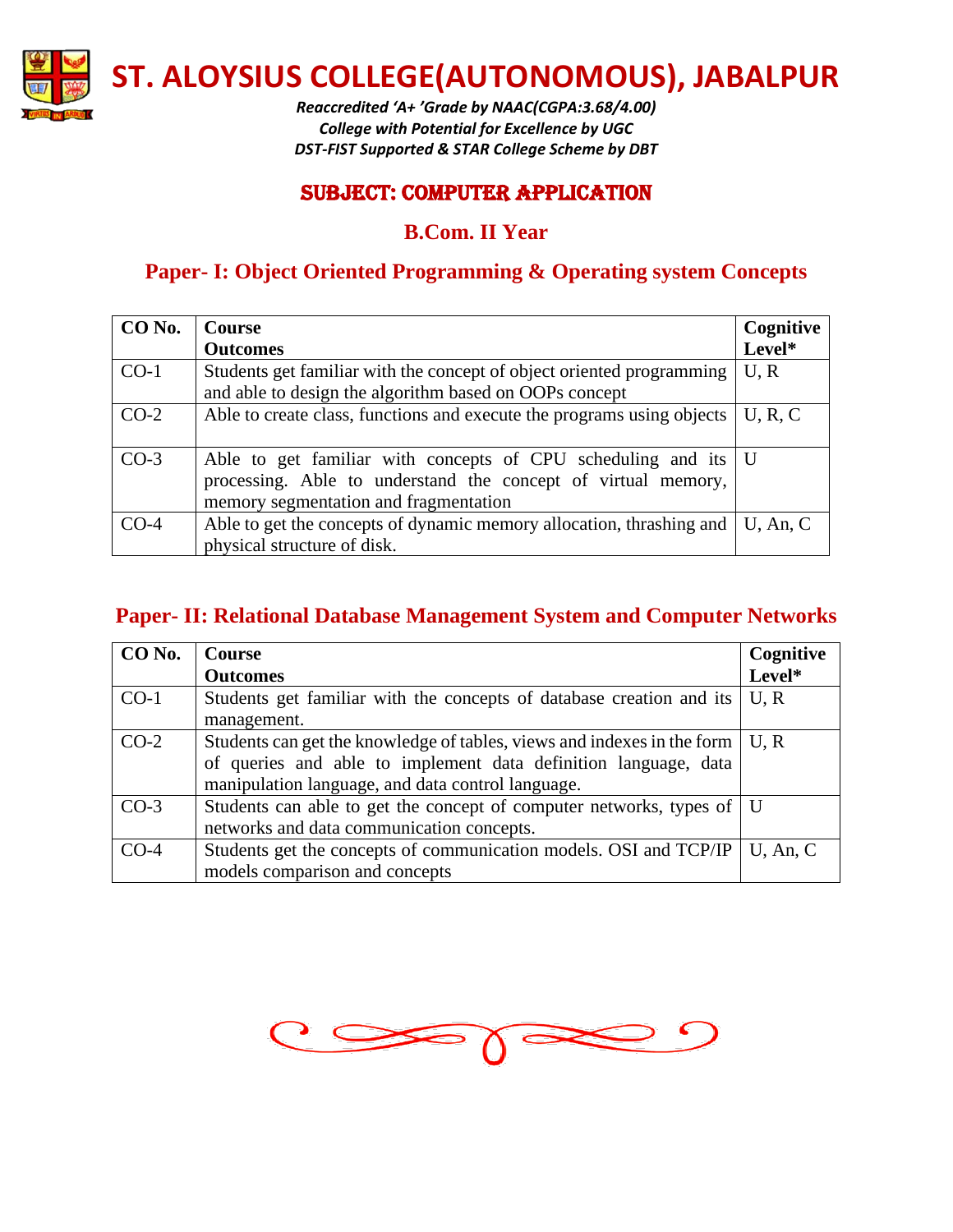

*Reaccredited 'A+ 'Grade by NAAC(CGPA:3.68/4.00) College with Potential for Excellence by UGC DST-FIST Supported & STAR College Scheme by DBT*

### SUBJECT: Computer Application

# **B.Com. II Year**

# **Paper- I: Webpage Programming using PHP**

| CO No. | <b>Course</b>                                                            | Cognitive   |
|--------|--------------------------------------------------------------------------|-------------|
|        | <b>Outcomes</b>                                                          | Level*      |
| $CO-1$ | Students get the knowledge of static and dynamic webpages, HTML          | U, R        |
|        | basic concepts and html forms.                                           |             |
| $CO-2$ | Students can get the knowledge of designing webpage using CSS and   U, R |             |
|        | JavaScript                                                               |             |
| $CO-3$ | Students can develop web based application using PHP and MySql.          | U           |
|        |                                                                          |             |
| $CO-4$ | Students get the knowledge of creating database for website, managing    | $U$ , An, C |
|        | the database and creating connection of php code with mysql database.    |             |

# **Paper- II: Cyber Security and Software Engineering**

| CO No. | <b>Course</b>                                                                    | Cognitive   |
|--------|----------------------------------------------------------------------------------|-------------|
|        | <b>Outcomes</b>                                                                  | Level*      |
| $CO-1$ | Provide security of the data over the network.                                   | U, R        |
| $CO-2$ | Do research in the emerging areas of cryptography and network                    | U, R        |
|        | security.                                                                        |             |
| $CO-3$ | Basic knowledge and understanding of the analysis and design of   U              |             |
|        | complex systems.                                                                 |             |
| $CO-4$ | Ability to apply software engineering principles and techniques.                 | $U$ , An, C |
| $CO-5$ | To produce efficient, reliable, robust and cost-effective software<br>solutions. | $U$ , An, C |

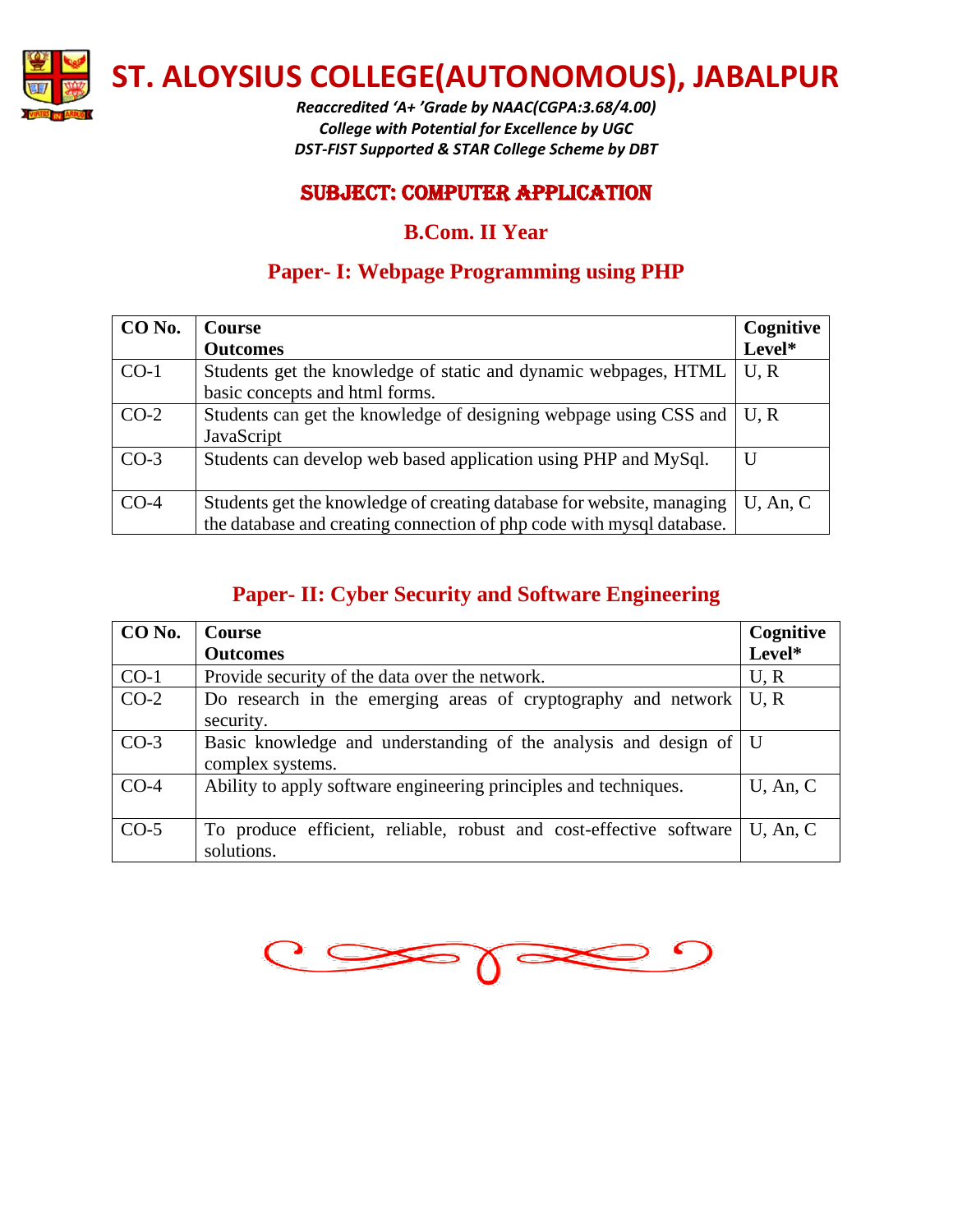

*Reaccredited 'A+ 'Grade by NAAC(CGPA:3.68/4.00) College with Potential for Excellence by UGC DST-FIST Supported & STAR College Scheme by DBT*

### Course: B.B.A.

### **B.B.A. I Year**

# **Paper- I: Principles of Management**

| CO No.            | Course                                                             | Cognitive |
|-------------------|--------------------------------------------------------------------|-----------|
|                   | <b>Outcomes</b>                                                    | Level*    |
| $CO-1$            | Identify the key contributors and their contributions in the       | R, U      |
|                   | development of management thoughts                                 |           |
| $CO-2$            | Explain the significance and stages of the planning Process.       | Ap, U     |
| $CO-3$            | Describe common organizational structures and their advantages and | Ap, U     |
|                   | disadvantages                                                      |           |
| $CO-4$            | Elaborate the importance of employee motivation in an organization | Ap, An    |
| $\overline{CO-5}$ | Describe the method and significance for Control and Coordination  | Ap, An    |

# **Paper- II: Communication Skills**

| CO No. | <b>Course</b>                                                                                                                      | Cognitive |
|--------|------------------------------------------------------------------------------------------------------------------------------------|-----------|
|        | <b>Outcomes</b>                                                                                                                    | Level*    |
| $CO-1$ | Define the concept of business communication and illustrate the the                                                                | $R$ , Ap  |
|        | nature, channels, barriers and types of communication.                                                                             |           |
| $CO-2$ | Understand the necessity of public speech and negotiation skills.                                                                  | U. Ap     |
| $CO-3$ | Understand the necessity of nonverbal communication and<br>presentation skills.                                                    | $U$ , Ap  |
| $CO-4$ | Infer the importance of office and corporate communication via<br>written and oral.                                                | $R$ , Ap  |
| $CO-5$ | Illustrate the concept of business correspondence and write business<br>letters, newsletter, report writing and business proposal. | R, U, Ap  |

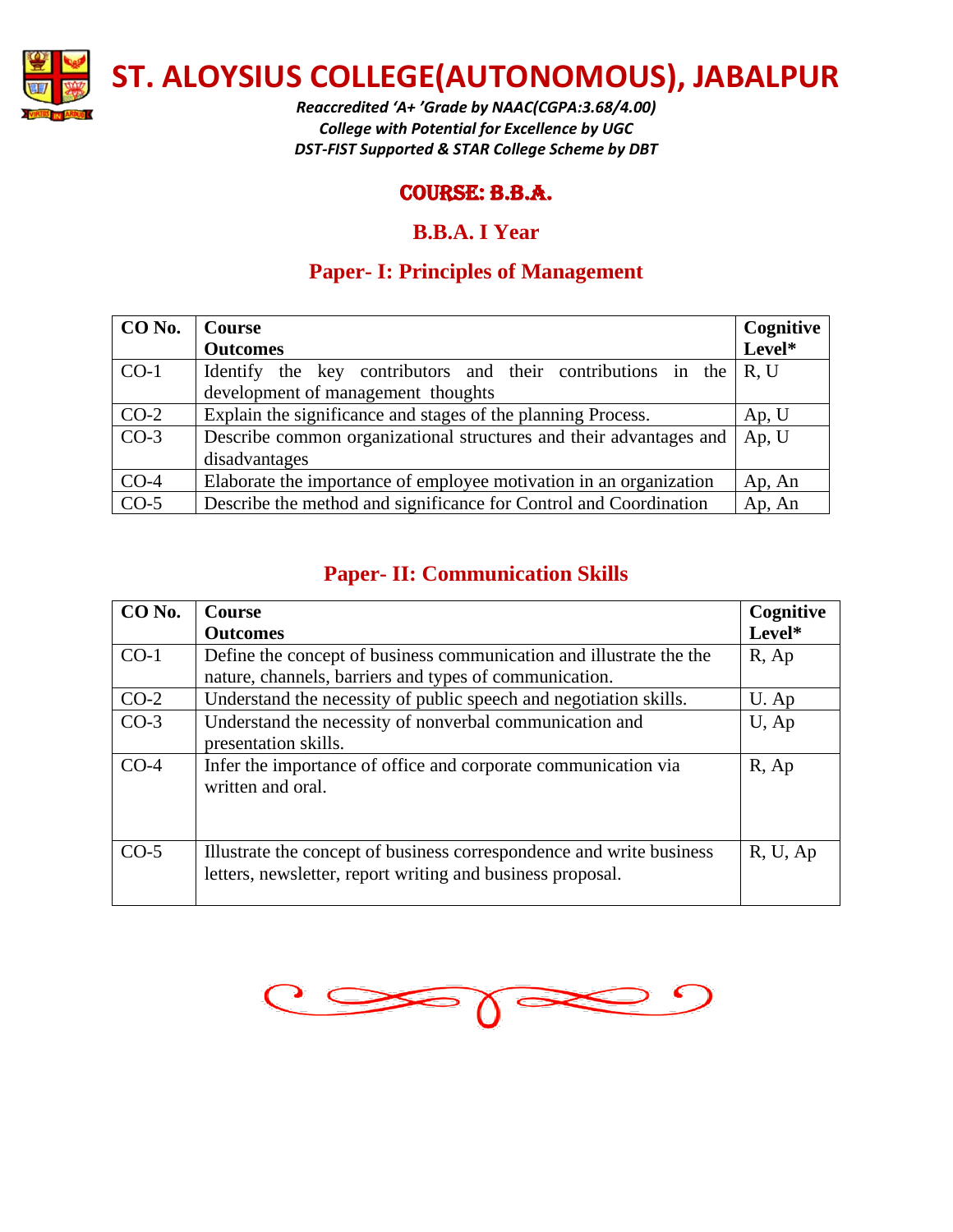

*Reaccredited 'A+ 'Grade by NAAC(CGPA:3.68/4.00) College with Potential for Excellence by UGC DST-FIST Supported & STAR College Scheme by DBT*

### Course: B.B.A.

### **B.B.A. I Year**

# **Paper- III: Micro Economics**

| CO No. | Course                                                                    | Cognitive |
|--------|---------------------------------------------------------------------------|-----------|
|        | <b>Outcomes</b>                                                           | Level*    |
| $CO-1$ | Explain the nature and importance of the study of Economics and its       | R, E      |
|        | relevance in business.                                                    |           |
| $CO-2$ | Illustrate the concept of demand, supply, laws of demand and supply and   | - An      |
|        | concept of elasticity.                                                    |           |
| $CO-3$ | Analyse utility and Recall the cardinal and ordinal analysis of utility.  | R         |
| $CO-4$ | Understand the concept and types of cost. factors of production and       | U, E      |
|        | state modern theories of rent, profit and interest.                       |           |
| $CO-5$ | Understand the concept of national income, and various types of $\vert$ U |           |
|        | market structures and trade cycle.                                        |           |

### **Paper- IV: Business Statistics**

| CO No. | <b>Course</b>                                                      | Cognitive |
|--------|--------------------------------------------------------------------|-----------|
|        | <b>Outcomes</b>                                                    | Level*    |
| $CO-1$ | Understand and implement the basic concept of statistics.          | U         |
| $CO-2$ | Illustrate the concept and application of measures of central      | Ap        |
|        | tendencies.                                                        |           |
| $CO-3$ | Understand the process of collection and presentation of data.     | R         |
| $CO-4$ | Utilize various measures of variation and time series analysis in  | Ap        |
|        | practical problems of business and management.                     |           |
| $Co-5$ | Infer the applicability of correlation and regression analysis and | An        |
|        | interpret index numbers.                                           |           |

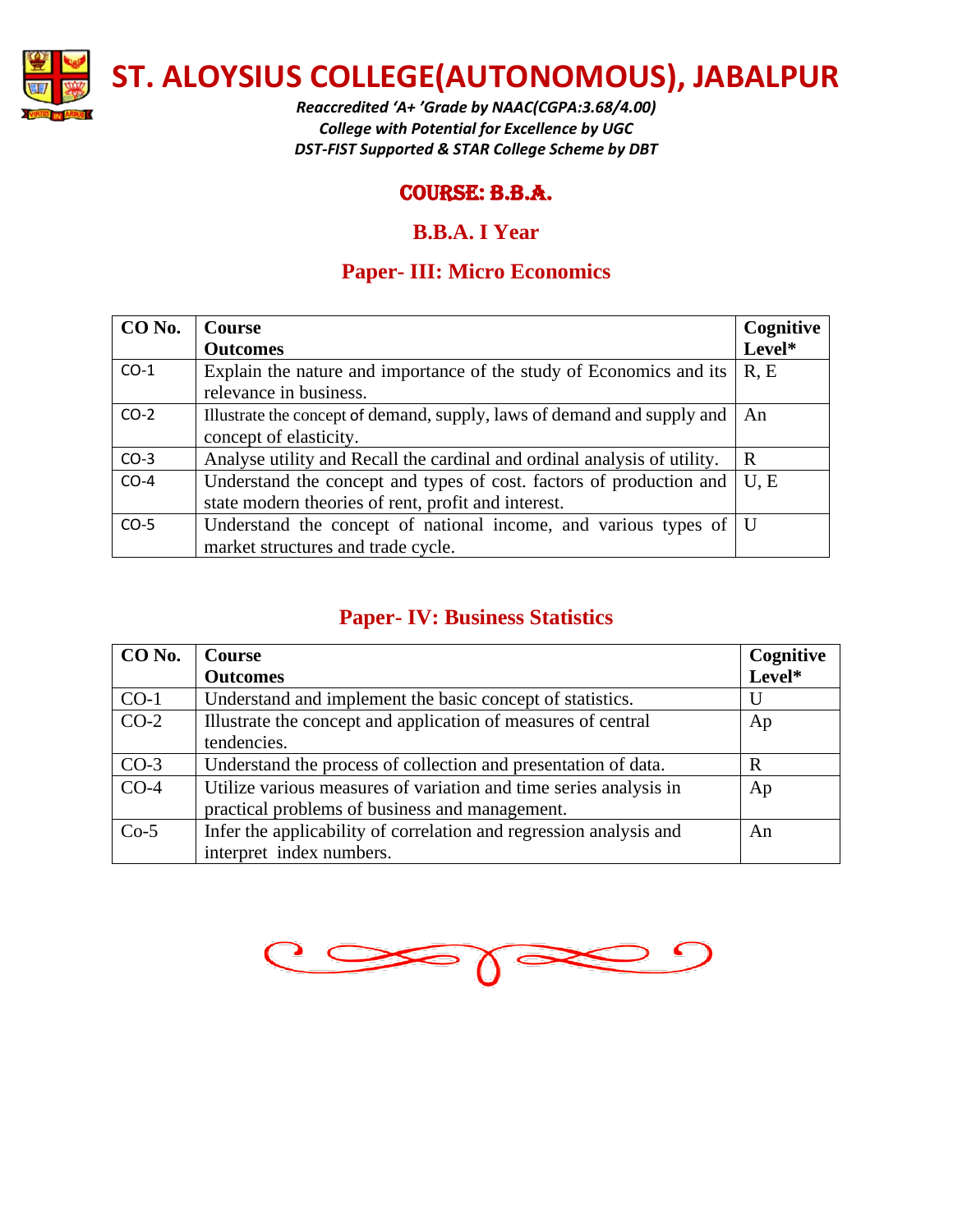

*Reaccredited 'A+ 'Grade by NAAC(CGPA:3.68/4.00) College with Potential for Excellence by UGC DST-FIST Supported & STAR College Scheme by DBT*

### Course: B.B.A.

### **B.B.A. I Year**

# **Paper- V: Financial Accounting**

| CO No. | <b>Course</b>                                                        | Cognitive |
|--------|----------------------------------------------------------------------|-----------|
|        | <b>Outcomes</b>                                                      | Level*    |
| $CO-1$ | Understand the concepts and principle of basics of accounting, Use   | $U$ , Ap  |
|        | and applicability of various accounting standards                    |           |
| $CO-2$ | Prepares the preliminary accounts in various books of accounts and   | Ap        |
|        | also summarize them                                                  |           |
| $CO-3$ | Knowledge of preparing Final a/c and interpret the result            | Ε         |
| $CO-4$ | Understand the procedure of making Branch and departmental a/c and   | U         |
|        | drawing royalty $a/c$                                                |           |
| $CO-5$ | Knowledge of preparation of different types of budget and illustrate | U, Ap     |
|        | hire purchase system                                                 |           |

### **Paper- VI: Business Mathematics**

| CO No. | <b>Course</b>                                                          | Cognitive    |
|--------|------------------------------------------------------------------------|--------------|
|        | <b>Outcomes</b>                                                        | Level*       |
| $CO-1$ | Illustrate the concepts of sets and its operations                     | $U$ , Ap     |
| $CO-2$ | Understand the concept of linear equations and formulation in          | $U$ , Ap, An |
|        | different area                                                         |              |
| $CO-3$ | Illustrate the concepts of Matrix, inverse matrix and its applications | R, U, Ap     |
| $CO-4$ | Understand the construction of rule and calculate its derivatives      | R, C, E      |
| $CO-5$ | Understand to calculate anti derivatives and maxima and minima.        | Ap, An, E    |

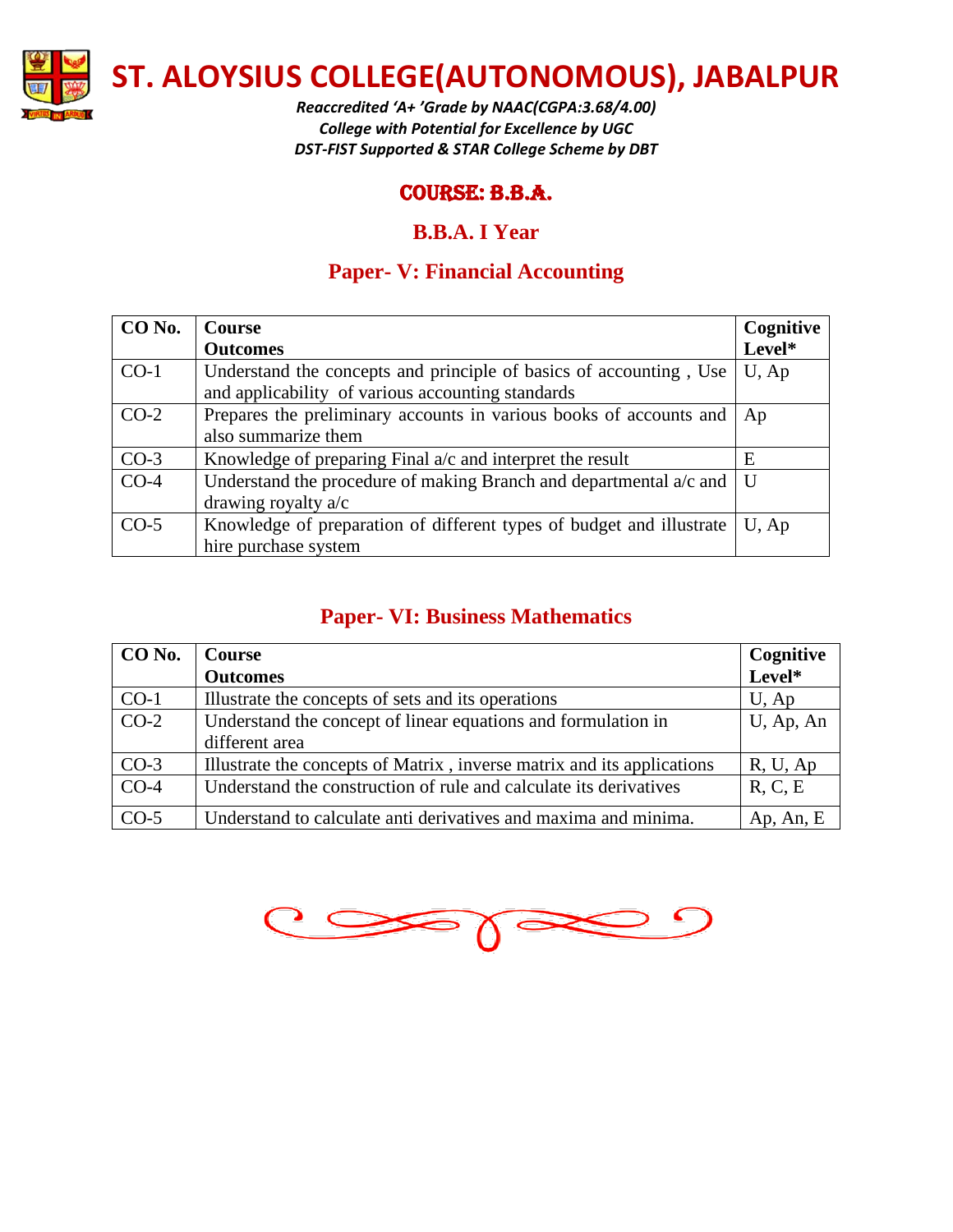

*Reaccredited 'A+ 'Grade by NAAC(CGPA:3.68/4.00) College with Potential for Excellence by UGC DST-FIST Supported & STAR College Scheme by DBT*

### Course: B.B.A.

### **B.B.A. II Year**

# **Paper- I: Marketing Management**

| CO No.            | <b>Course</b>                                                            | Cognitive |
|-------------------|--------------------------------------------------------------------------|-----------|
|                   | <b>Outcomes</b>                                                          | Level*    |
| $CO-1$            | Express the concept and application of marketing principles.             | U         |
| $CO-2$            | Examine the market segmentation followed by companies                    | E         |
| $CO-3$            | Understands the applicability and significance of marketing research     | U, Ap     |
|                   | for successful operation of business.                                    |           |
| $CO-4$            | Understand various dimensions of product mix.                            | $\Box$    |
| $\overline{CO-5}$ | Prepare the proper blend of promotional tools for marketing of goods   C |           |
|                   | and services.                                                            |           |

### **Paper- II: Marketing Management**

| <b>Course</b>                                                        | Cognitive     |
|----------------------------------------------------------------------|---------------|
| <b>Outcomes</b>                                                      | Level*        |
| Express the concept and application of marketing principles.         |               |
| Examine the market segmentation followed by companies                | E             |
| Understands the applicability and significance of marketing research | $U$ , Ap      |
| for successful operation of business.                                |               |
| Understand various dimensions of product mix.                        |               |
| Prepare the proper blend of promotional tools for marketing of goods | $\mathcal{C}$ |
|                                                                      | and services. |

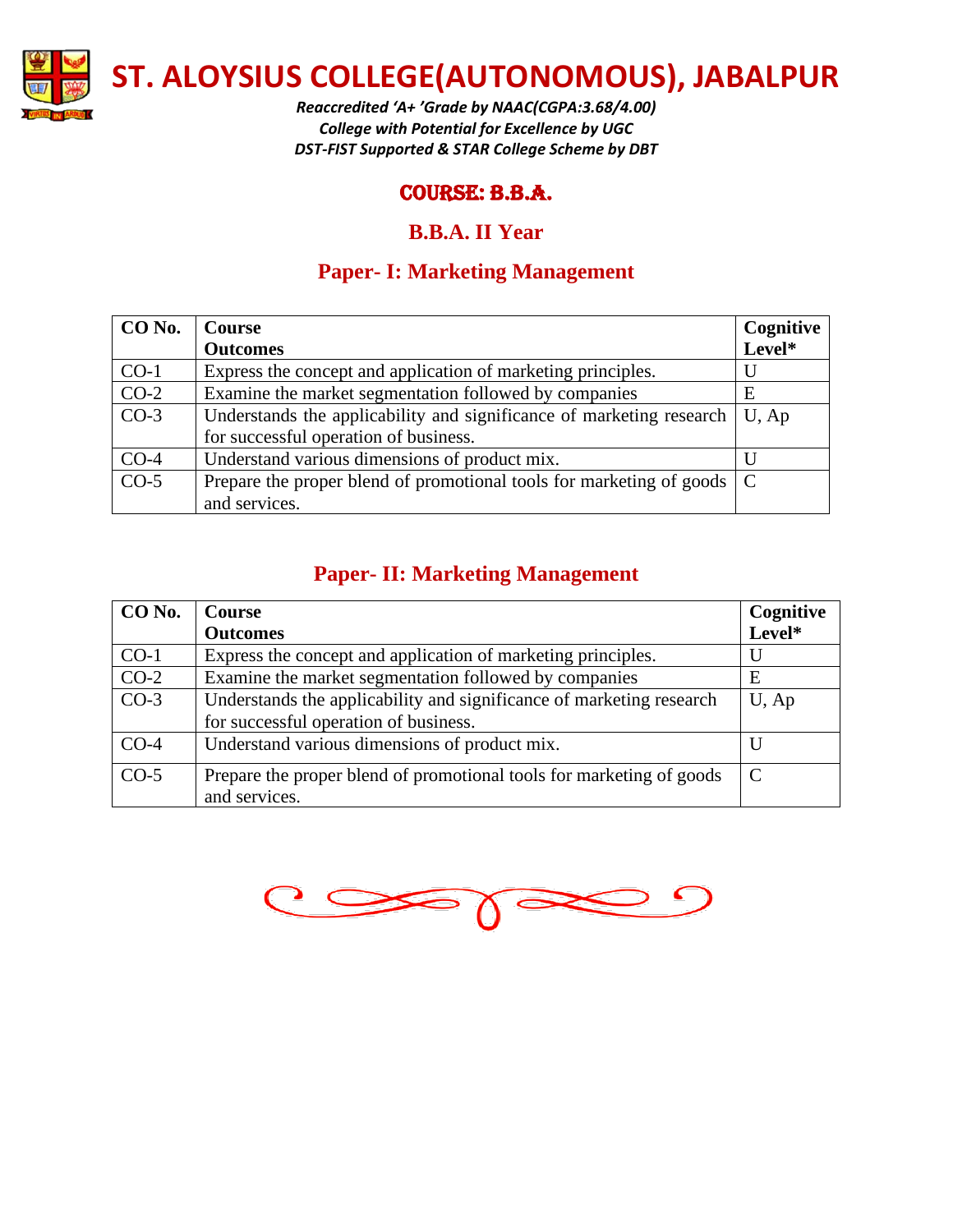

*Reaccredited 'A+ 'Grade by NAAC(CGPA:3.68/4.00) College with Potential for Excellence by UGC DST-FIST Supported & STAR College Scheme by DBT*

### Course: B.B.A.

### **B.B.A. II Year**

# **Paper- III: Financial Management**

| CO No. | Course                                                                | Cognitive |
|--------|-----------------------------------------------------------------------|-----------|
|        | <b>Outcomes</b>                                                       | Level*    |
| $CO-1$ | Understand the basics of finance and able to find out the time value  | U         |
|        | of money                                                              |           |
| $CO-2$ | Analyze and interpret the financial statement which helps in decision | An        |
|        | making                                                                |           |
| $CO-3$ | Assessing the working capital requirement and demonstrate the E       |           |
|        | leverages.                                                            |           |
| $CO-4$ | Analyze the investment appraisal techniques and demonstrate the       | An        |
|        | CAPM model                                                            |           |
| $CO-5$ | Understand the capital structure and dividend policy techniques.      | Ħ         |

### **Paper- IV: Project Management**

| CO No. | <b>Course</b>                                                      | Cognitive |
|--------|--------------------------------------------------------------------|-----------|
|        | <b>Outcomes</b>                                                    | Level*    |
| $CO-1$ | Understand the various challenges and difficulties faced in the    | U         |
|        | planning phase of projects                                         |           |
| $CO-2$ | Learn how to analyze the market demand and situation and undertake | $R$ , An  |
|        | social cost benefit analysis.                                      |           |
| $CO-3$ | Understand the execution of multiple projects.                     | U, E      |
| $CO-4$ | Learn how to overcome various constraints in project management.   | E         |
| $CO-5$ | Understand the time and cost overruns in project management.       | An        |

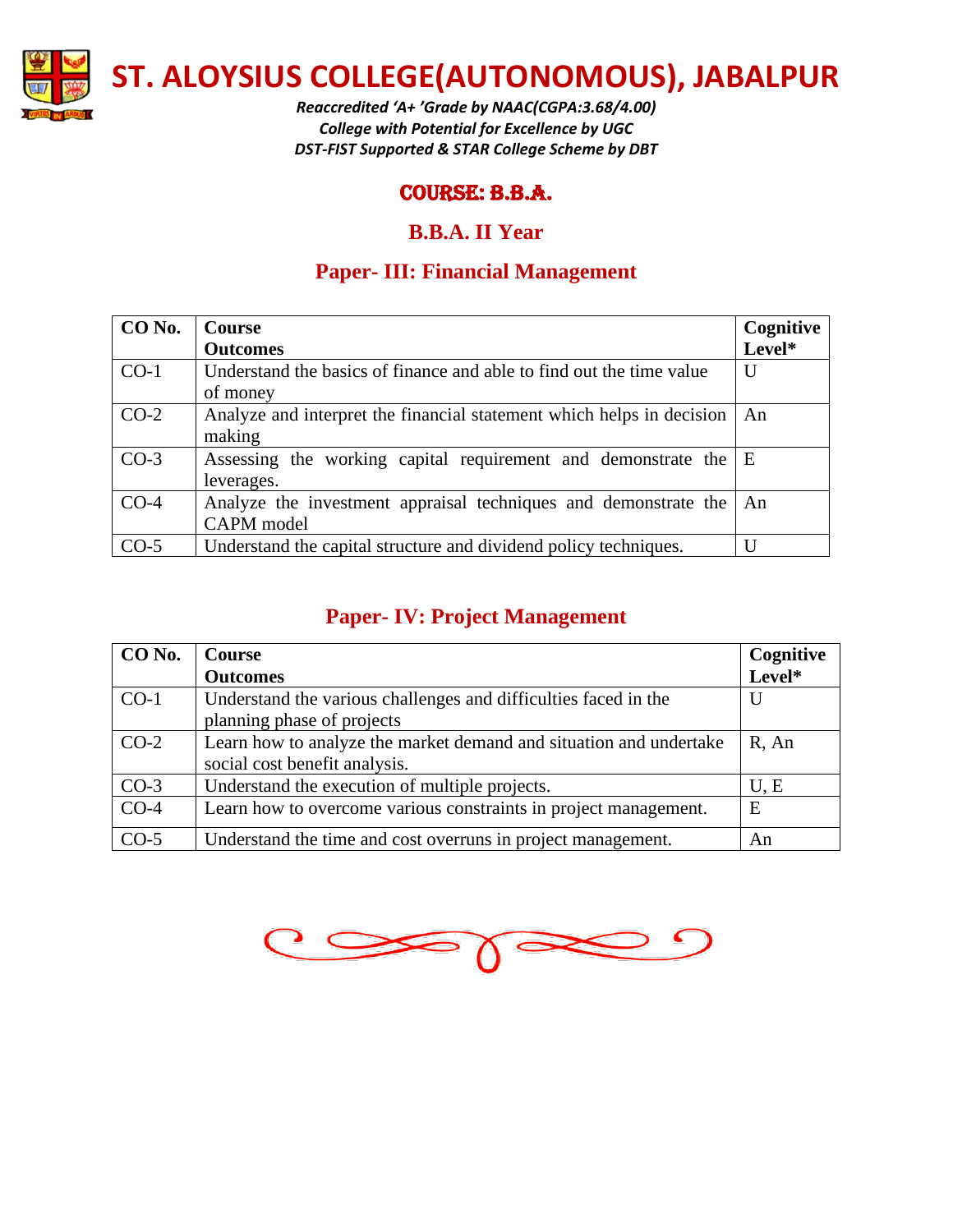

*Reaccredited 'A+ 'Grade by NAAC(CGPA:3.68/4.00) College with Potential for Excellence by UGC DST-FIST Supported & STAR College Scheme by DBT*

### Course: B.B.A.

### **B.B.A. II Year**

# **Paper- V: Human Resource Management**

| CO No. | Course                                                                 | Cognitive |
|--------|------------------------------------------------------------------------|-----------|
|        | <b>Outcomes</b>                                                        | Level*    |
| $CO-1$ | Elaborate the basic concepts of Human Resource Management              | R, U      |
| $CO-2$ | Define effective strategies for recruitment and selection of qualified | Ap, An    |
|        | job applicants                                                         |           |
| $CO-3$ | Illustrate various techniques of training employed for improvement of  | Ap, An    |
|        | performance                                                            |           |
| $CO-4$ | Describe the methods of wage incentive plan                            | Ap, U     |
| $CO-5$ | Elaborate the importance of conflict resolution                        | Ap, U     |

### **Paper- VI: Organizational Behaviour**

| CO No. | <b>Course</b>                                                         | Cognitive    |
|--------|-----------------------------------------------------------------------|--------------|
|        | <b>Outcomes</b>                                                       | Level*       |
| $CO-1$ | Understand the concept of Organisational behaviour in work            | $R$ , An     |
|        | environment and know about the implication of OB in today's           |              |
|        | organization work life.                                               |              |
| $CO-2$ | Demonstrate the basic elements that shape human behaviour and its     | $R$ , ap     |
|        | importance in managing work environment                               |              |
| $CO-3$ | Demonstrate Leadership, its theories and Group Dynamics and its       | $U$ , Ap     |
|        | importance                                                            |              |
| $CO-4$ | Illustrate the concept and techniques of Stress Management and define | R, U         |
|        | Organizational Change and Development                                 |              |
| $CO-5$ | Illustrate international dimension of Organisational Behaviour, and   | $U$ , An, Ap |
|        | the management of cultural diversity in global platform               |              |

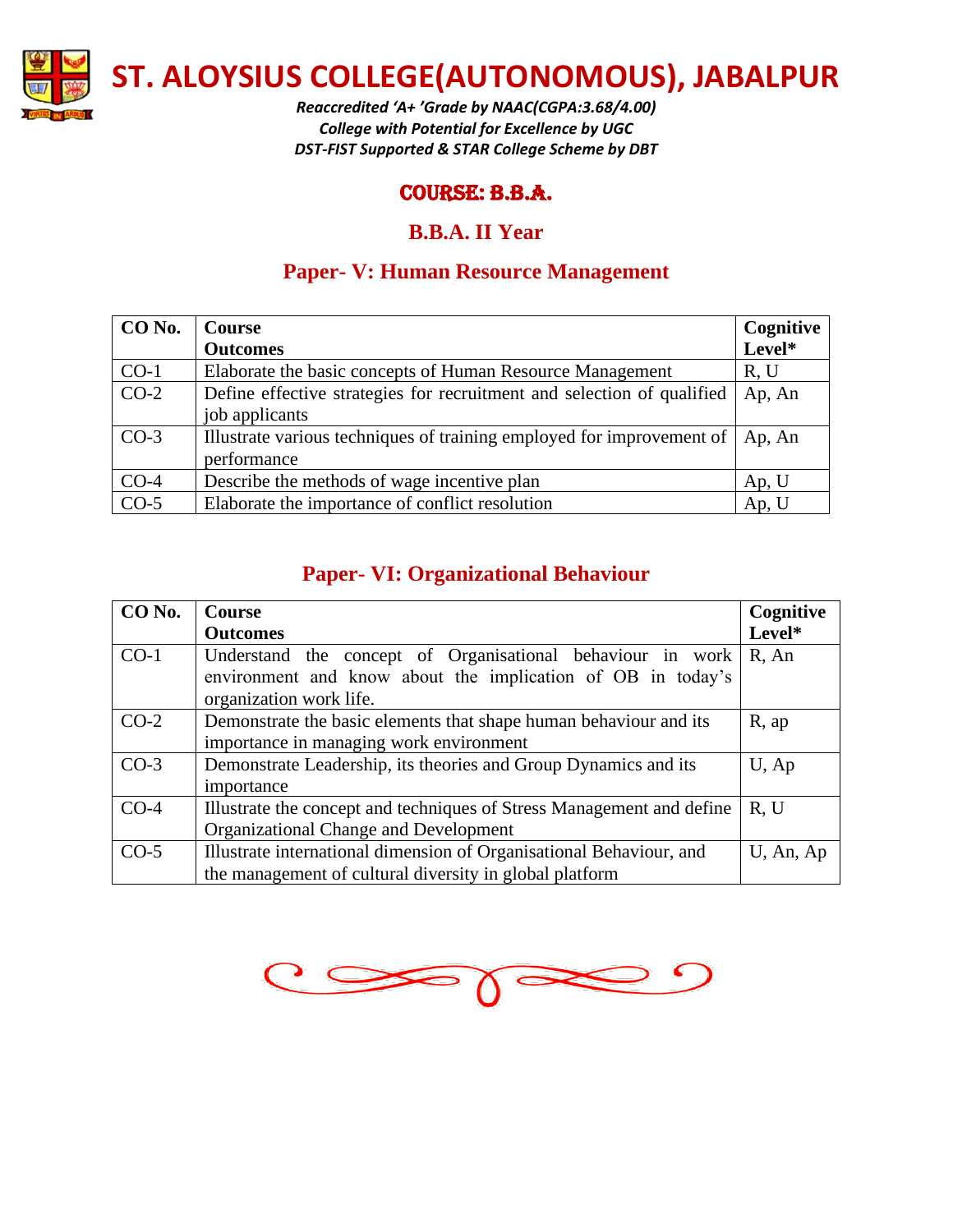

*Reaccredited 'A+ 'Grade by NAAC(CGPA:3.68/4.00) College with Potential for Excellence by UGC DST-FIST Supported & STAR College Scheme by DBT*

### Course: B.B.A.

### **B.B.A. III Year**

# **Paper- I: Entrepreneurship Development**

| CO No. | <b>Course</b>                                                       | Cognitive |
|--------|---------------------------------------------------------------------|-----------|
|        | <b>Outcomes</b>                                                     | Level*    |
| $CO-1$ | Describe the Entrepreneurship Development Process                   | R, U      |
| $CO-2$ | Define the objective and Stages of Entrepreneurship                 |           |
| $CO-3$ | Describe the significance of innovation in entrepreneurship         | Ap, An    |
| $CO-4$ | Differentiate between idea generation and innovation                | Ap, An    |
| $CO-5$ | Develop financial plans for different types of clients based on the | Ap, An    |
|        | client's risk profiling, investment psychology life stage           |           |

# **Paper- II: Management Information System**

| CO No. | <b>Course</b>                                                                                                                                                                                  | Cognitive |
|--------|------------------------------------------------------------------------------------------------------------------------------------------------------------------------------------------------|-----------|
|        | <b>Outcomes</b>                                                                                                                                                                                | Level*    |
| $CO-1$ | Students will have an ability to analyse an organization management   U                                                                                                                        |           |
|        | problem and will be able to identify solutions.                                                                                                                                                |           |
| $CO-2$ | Students will have an ability to design, implement and evaluate a   Ap<br>computing-based solution to meet a given set of computing<br>requirements in the context of the organization's need. |           |
| $CO-3$ | Students will have an ability to support the delivery, use and   An<br>management of information systems within an information systems<br>environment.                                         |           |

# **Paper- III: Business Environment**

| CO No. | <b>Course</b>                                                          | Cognitive |
|--------|------------------------------------------------------------------------|-----------|
|        | <b>Outcomes</b>                                                        | Level*    |
| $CO-1$ | Understand dimension of Business Environment, and the role of          | U, An     |
|        | business environment.                                                  |           |
| $CO-2$ | Illustrate new and old economic and industrial policy.                 | R, U      |
| $CO-3$ | Recognize the technological environment, its effects and techniques of | An, $C$   |
|        | adopting new technology.                                               |           |
| $CO-4$ | Understand about the concept of culture and its role in business       | U, E      |
|        | growth and profitability.                                              |           |
| $CO-5$ | Understand about global business environment, global market and        | U, An, Ap |
|        | strategies adopted by companies in global market.                      |           |

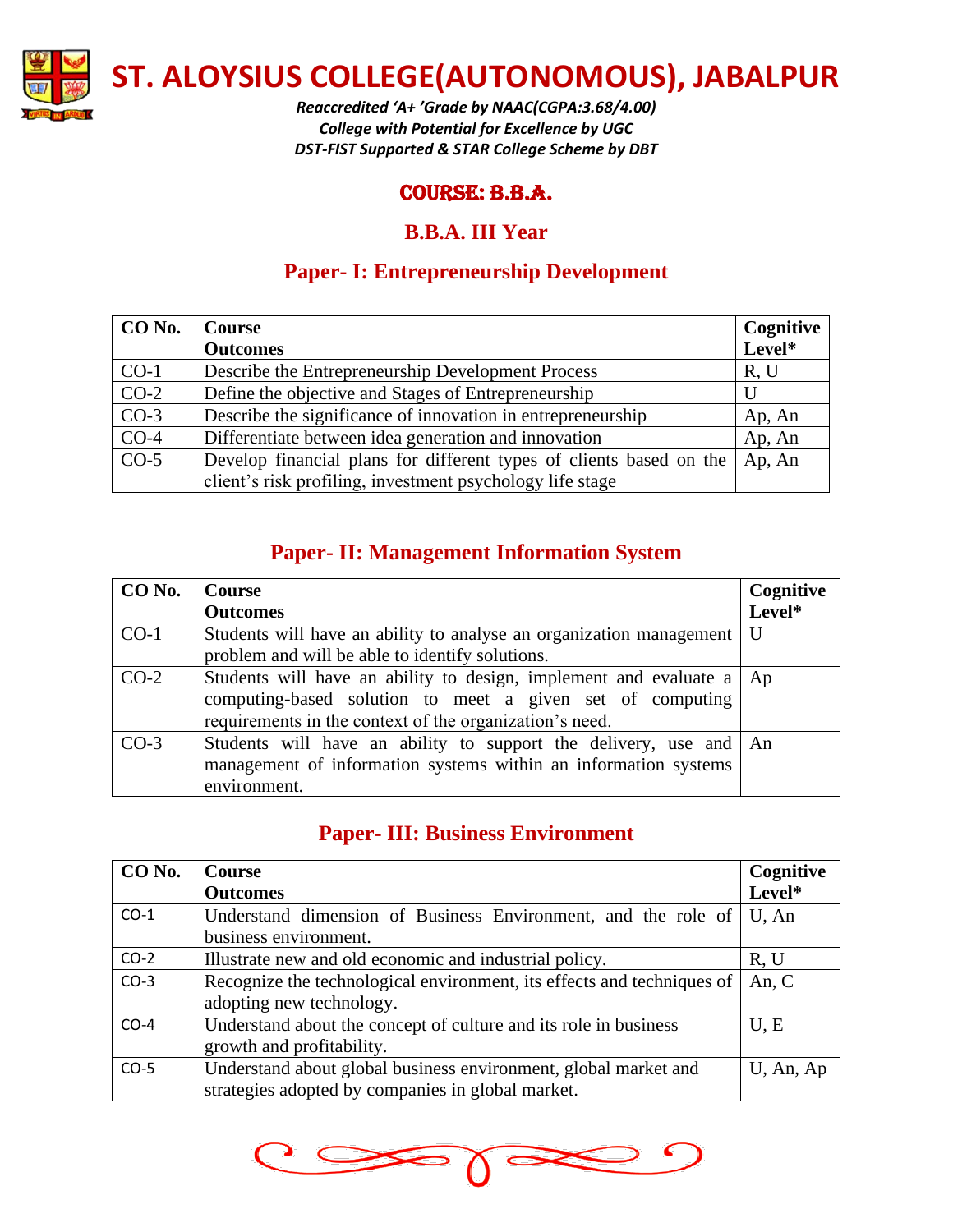

*Reaccredited 'A+ 'Grade by NAAC(CGPA:3.68/4.00) College with Potential for Excellence by UGC DST-FIST Supported & STAR College Scheme by DBT*

### Course: B.B.A.

### **B.B.A. III Year**

# **Paper- IV: Business Law**

| CO No. | Course                                                                      | Cognitive |
|--------|-----------------------------------------------------------------------------|-----------|
|        | <b>Outcomes</b>                                                             | Level*    |
| $CO-1$ | Analyse contract and define the business transactions as valid contracts    | Ap, U     |
| $CO-2$ | Recall the significance of consumer protection law for smooth conduct       | $R$ , Ap  |
|        | of business                                                                 |           |
| $CO-3$ | Develop an understanding about legal formality related to $\mid U, Ap \mid$ |           |
|        | incorporation of a company                                                  |           |
| $CO-4$ | Identify the legal aspects of transfer of property                          | $U$ , Ap  |
| $CO-5$ | Define various modes of negotiable instrument                               | Ap        |

# **Elective (Marketing) Paper- V: Consumer Behaviour**

| CO No. | <b>Course</b>                                                      | Cognitive |
|--------|--------------------------------------------------------------------|-----------|
|        | <b>Outcomes</b>                                                    | Level*    |
| $CO-1$ | Learn the concept and application of consumer behaviour in market. | R,U       |
| $CO-2$ | Understand the various stages involved in consumer decision making | U, An     |
|        | process.                                                           |           |
| $CO-3$ | Express how consumer perceptions impact consumer behaviour.        | Е         |
| $CO-4$ | Infer the product innovation diffusion and adoption process        | An        |
| $CO-5$ | Demonstrate the difference between consumer and industrial buying  | R.U       |
|        | behaviour.                                                         |           |

# **Elective (Marketing) Paper- VI: Advertising Management & Sales Promotion**

| CO No. | <b>Course</b>                                                                  | Cognitive |
|--------|--------------------------------------------------------------------------------|-----------|
|        | <b>Outcomes</b>                                                                | Level*    |
| $CO-1$ | Know the functions and relevance of advertising for marketers and<br>consumers | . U       |
| $CO-2$ | Prepare effective advertising programme for promotion of goods and<br>services | C, Ap     |
| $CO-3$ | Undertake media planning, media selection and scheduling                       | Ap        |
| $CO-4$ | Understand various consumer and trade-oriented sales promotion<br>schemes      | U, An     |
| $CO-5$ | Implement and evaluate the various trade promotion schemes and<br>programs     | C, E      |

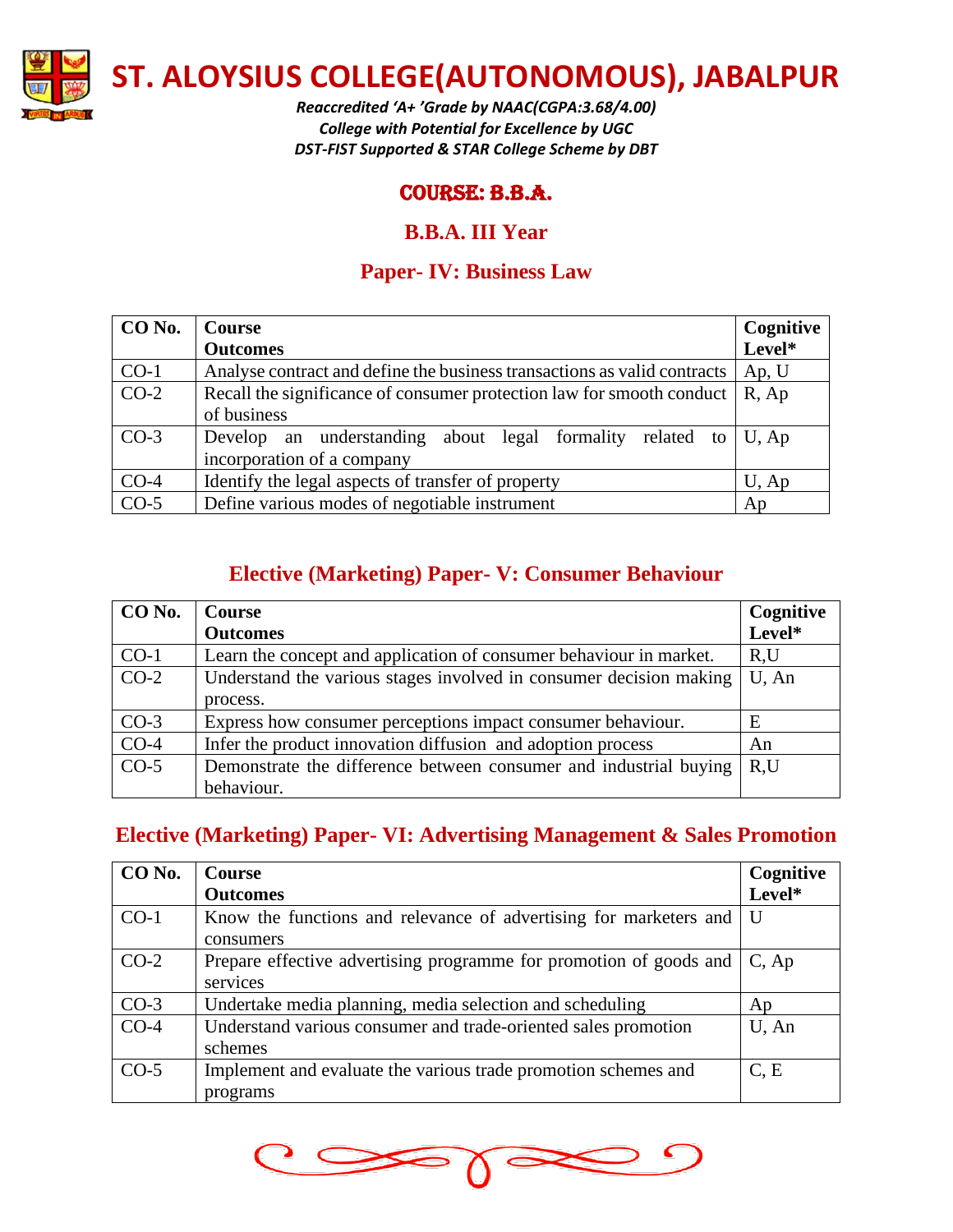

*Reaccredited 'A+ 'Grade by NAAC(CGPA:3.68/4.00) College with Potential for Excellence by UGC DST-FIST Supported & STAR College Scheme by DBT*

### Course: B.B.A.

### **B.B.A. III Year**

# **Elective (Finance) Paper- V: Working Capital Management**

| CO No. | <b>Course</b>                                                         | Cognitive |
|--------|-----------------------------------------------------------------------|-----------|
|        | <b>Outcomes</b>                                                       | Level*    |
| $CO-1$ | Understand the basics of working capital management, defines risk and | U.        |
|        | return trade offs                                                     |           |
| $CO-2$ | Forecast the cash requirement of the business and defines various   E |           |
|        | sources of cash                                                       |           |
| $CO-3$ | Assessing the working capital requirement and demonstrate the E       |           |
|        | leverages.                                                            |           |
| $CO-4$ | Analyze the investment appraisal techniques and demonstrate the       | An        |
|        | CAPM model                                                            |           |
| $CO-5$ | Understand the capital structure and dividend policy techniques.      |           |

# **Elective (Finance) Paper- VI: Corporate Taxation**

| CO No. | <b>Course</b>                                                             | Cognitive |
|--------|---------------------------------------------------------------------------|-----------|
|        | <b>Outcomes</b>                                                           | Level*    |
| $CO-1$ | Understand the basics of Indian Tax System and calculate taxable          | U, Ap     |
|        | income under five heads                                                   |           |
| $CO-2$ | Understand the company's tax management, forecast advance payment         | U, Ap     |
|        | of tax and analyse set the losses from profit                             |           |
| $CO-3$ | Understand the basics of tax planning, able to demonstrate the tax relief | E, An     |
|        | and rebates                                                               |           |
| $CO-4$ | Understand the administration and policies of tax and defines value       | U.E       |
|        | added tax                                                                 |           |
| $CO-5$ | Evaluate the decision-making ability while making corporate decision      | E         |